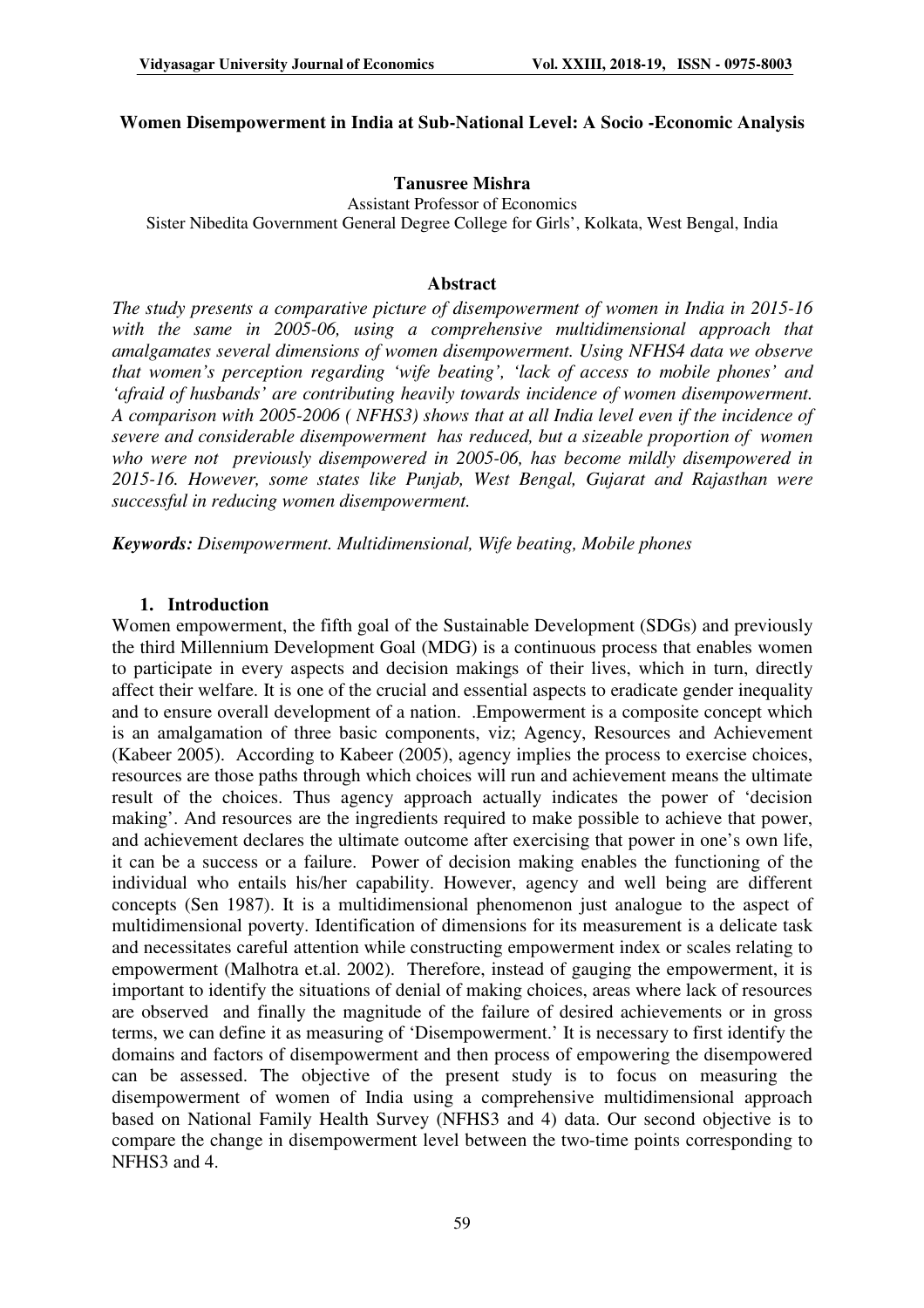Several researches have been done on measuring empowerment of women in India and abroad. Kishor and Gupta (2004) developed a percentage based method for making comparison of empowerment using NFHS 2 and NFHS 1 data. Wiklander (2012) used a binary choice probit model which estimates the marginal effects on different empowerment variables in rural India, including decision making power, mobility of freedom, expression of views, freedom from domestic violence and having property rights. Perception towards violence on women also indicates the 'achievement' aspect of empowerment. Agreement or disagreement of a woman on beating of the wife by the husband signifies the attitude towards other women according to Upadhyay and Karasek (2012). They used DHS (District Level Health Survey) data for empowerment measure and along with decision making variables they also included husband's influence for ideal number of children and attitude towards refusing sex. Crissman et.al.(2012) considered that sexual empowerment of women as the prime issue that needs to be addressed in Ghana. Another study in Ghana by Boateng et.al.(2014) examined the relationship between wealth and women's involvement in household decision-making in the context of healthcare, large household purchases, daily house hold purchases and mobility. In the context of India, using NFHS3 data Biswas (2016) constructed an empowerment index and concluded that self-confidence and various awareness creating factors mainly influence empowerment of women belonging from east India. Another study by Chakrabarti and Biswas (2012) using NFHS3 data focused on the relationship between various decision making and mobility variables responsible for achievement level of empowerment. The concept of women's autonomy is widely discussed in the empowerment literatures. Level of education, health conditions and autonomy of decision making significantly affect women's empowerment as suggested by Bhattacharya and Banerjee (2012). Apart from education and health factors, influence of religion and region is observed on women's empowerment by Jejeebhoy and Sathar (2001) using samples from two Indian states and Pakistan's Punjab Province. Using primary data in West Bengal, Banerjee and Ghosh (2012) showed that self-employment has the major influence on women's empowerment.

Disempowerment of women may arise from major structural forces of a society in various ways: cultural disempowerment, economic disempowerment, political disempowerment, resource distribution disempowerment (Kawewe 2001). Based on a case study of Nigerian women, Garba (1999) concluded that endogenous strategies which involve external source enable disempowered women to empower themselves. There are some studies on measuring the disempowerment level of women. A notable work by Alkire et.al (2013) constructed a unique empowerment index (5DE) based on five dimensions including decisions about agriculture production, ownership of productive resources, authority to control how to use income, whether supervise in community and how she allocates time between production sector and domestic works and also for her leisure activities. This 5DE index shows that the percentage of women who are empowered as well as the intensity of disempowerment. Another study by Ahmad and Khan (2016) focuses on assessing disempowerment of women of Pakistan. Bhuyan (2006) focussed on the deprivation of women in political decision making in India. A case study by Sarin (2001) on forest women of Uttarakhand, India revealed that due to imposition of various forest management policies the local women become severely disempowered in decision making for use of forest resources that are usually managed by them. The study by Ganle et.al. (2015) on the rural women of Ghana, revealed that some women became empowered from the access of micro-credit and some left disempowered due to failure of repayment of loans, wrong investment, lack of control on the use of the credit and on the income generated from the investment. Mishra (2014) represents a multidimensional aspect of measuring disempowerment using the NFHS3 data using only eight indicator variables. Our main contribution is that we take a comprehensive multi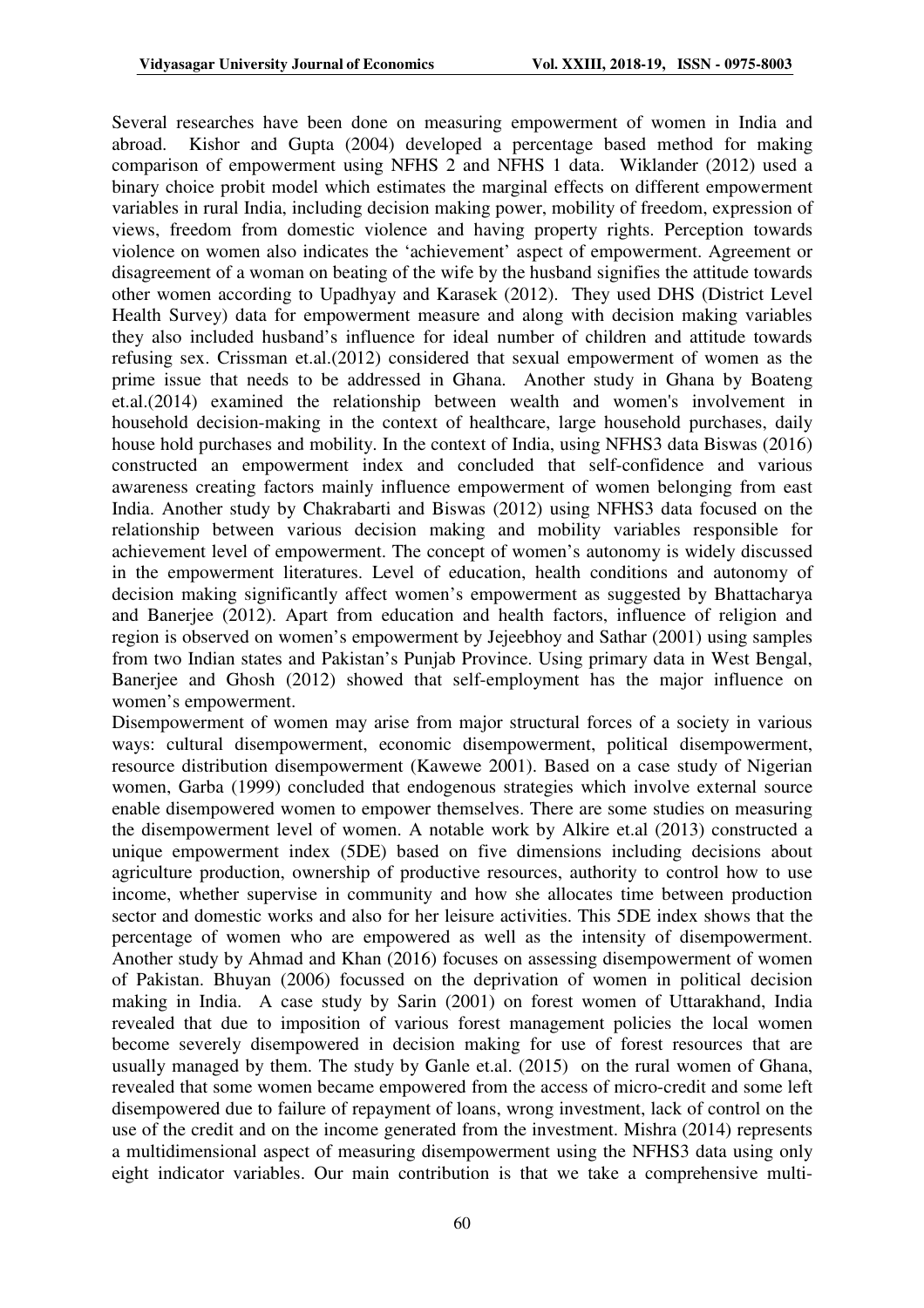dimensional approach of measuring disempowerment of women. In our study, we introduce use of mobile phones as an indicator while measuring disempowerment. Relation of use of mobile phones and female empowerment has been discussed by many previous authors (Porter et al;(2020), Batool(2019), Chew et al;(2015)). In recent year's use of mobile phones have increased by many folds in India. As per DoT, India, number of mobile phone subscribers was 996.13 million and 1059.33 million in 2015 and 2016 respectively<sup>1</sup>. However, NFHS4 data showed that only 46% of women have a mobile phone while this percentage is only 37% for rural women<sup>2</sup>. Access to mobile phone opens up various opportunities to women. Thus, our objective is to check that, to what extent unavailability of mobile phones contributes towards disempowerment of women using the headcount or percentages of women under this category. Also, this study will contribute to literature by comparing the disempowerment level of Indian women over time. We identify fifteen indicator variables that are common in NFHS3 and NFHS4 data set. Based on these indicators, we compare the disempowerment level of women across states of India for 2005-2006 (NFHS3) and 2015-16 (NHFS4) using a unique D-curve methodology developed by Jayaraj and Subramanian (2010). We believe that this methodology was not used earlier for comparison of women disempowerment level over time. The rest of the paper is arranged in the following way: Section-II will describe the data and methodology. Section-III discusses the details of indicator variables chosen for our study. The results and discussions are presented in Section-IV. Section-V concludes the major findings.

### **2.1: Data:**

We use the NFHS3 (2005-06) and NFHS4 (2015-16) data for our analysis<sup>3</sup>. The data contain information of all the 36 regions (States and Union territories) of India. We exclude all the Union territories and create 3 groups based on regions as: North (Gujarat, Rajasthan, Uttar Pradesh, Madhya Pradesh, Punjab and Haryana), South (Kerala, Tamil Nadu, Andhra Pradesh, Karnataka and Maharashtra) and East (Bihar, West Bengal, Odisha, Assam, Chhattisgarh and Jharkhand) follow Mishra (2014). The data on women (the total number of observations) were 6,99,686 and 1,24,385 in NFHS4 and NFHS3 respectively. However, after removal of missing responses for variables relevant for our study, we include a total of 29,625 women in the NFHS4 and 27,956 women in NFHS3 in our analysis. Table 1 presents the socioeconomic description of the sample:

| <b>Variables</b>                  | <b>Categories/Labels</b> | Mean  | <b>Standard Deviation</b> | Mean    | <b>Standard</b>  |  |
|-----------------------------------|--------------------------|-------|---------------------------|---------|------------------|--|
|                                   |                          |       |                           |         | <b>Deviation</b> |  |
|                                   |                          |       | 2015-16                   | 2005-06 |                  |  |
| <b>Type of place of Residence</b> | Urban                    | 0.304 | 0.460                     | 0.476   | 0.499            |  |
|                                   | Rural                    | 0.695 | 0.460                     | 0.515   | 0.500            |  |
| <b>Religion</b>                   | Hindu                    | 0.835 | 0.371                     | 0.818   | 0.386            |  |
|                                   | Muslim                   | 0.115 | 0.319                     | 0.109   | 0.312            |  |
|                                   | Other                    | 0.050 | 0.218                     | 0.073   | 0.259            |  |
| Caste                             | SC.                      | 0.207 | 0.405                     | 0.183   | 0.386            |  |
|                                   | <b>ST</b>                | 0.136 | 0.342                     | 0.062   | 0.242            |  |
|                                   | <b>OBC</b>               | 0.449 | 0.497                     |         | 0.484            |  |
|                                   | General                  | 0.209 | 0.406                     | 0.383   | 0.486            |  |
| <b>Frequency of reading</b>       | Not at all               | 0.714 | 0.452                     | 0.599   | 0.490            |  |
| newspaper or magazine             | Less than a week         | 0.111 | 0.314                     | 0.134   | 0.341            |  |
|                                   | At least once a week     | 0.079 | 0.271                     | 0.103   | 0.304            |  |
|                                   | Almost Everyday          | 0.095 | 0.294                     | 0.164   | 0.370            |  |

**Table 1: Descriptive Statistics of Socio-Economic Characteristics of Women:**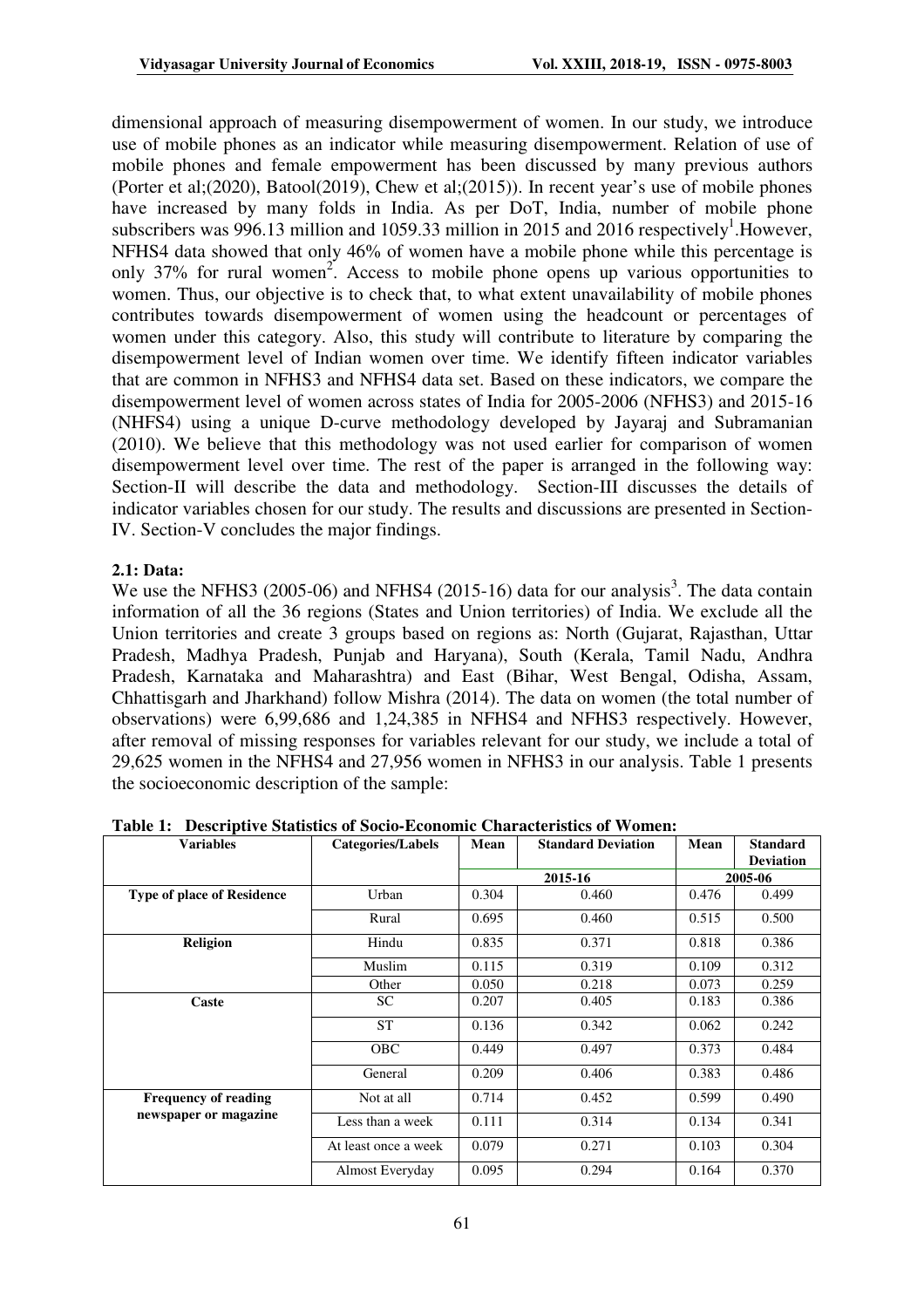| Frequency of listening to radio  | Not at all           | 0.888 | 0.315 | 0.560 | 0.496 |
|----------------------------------|----------------------|-------|-------|-------|-------|
|                                  | Less than a week     | 0.041 | 0.199 | 0.153 | 0.360 |
|                                  | At least once a week | 0.042 | 0.200 | 0.104 | 0.305 |
|                                  | Almost Everyday      | 0.028 | 0.166 | 0.183 | 0.387 |
| <b>Frequency of watching</b>     | Not at all           | 0.285 | 0.451 | 0.260 | 0.439 |
| television                       | Less than a week     | 0.076 | 0.264 | 0.099 | 0.299 |
|                                  | At least once a week | 0.100 | 0.300 | 0.108 | 0.310 |
|                                  | Almost Everyday      | 0.540 | 0.498 | 0.533 | 0.499 |
| <b>Wealth Index</b>              | Poorest              | 0.238 | 0.426 | 0.122 | 0.328 |
|                                  | Poorer               | 0.217 | 0.412 | 0.149 | 0.357 |
|                                  | Middle               | 0.194 | 0.396 | 0.179 | 0.383 |
|                                  | Richer               | 0.188 | 0.390 | 0.240 | 0.427 |
|                                  | Richest              | 0.163 | 0.369 | 0.309 | 0.462 |
| <b>Age Category of Women</b>     | Below 20             | 2.871 | 0.804 | 0.023 | 0.151 |
|                                  | $21 - 30$            | 0.332 | 0.471 | 0.377 | 0.485 |
|                                  | $31-40$              | 0.400 | 0.490 | 0.426 | 0.494 |
|                                  | Above 40             | 0.246 | 0.431 | 0.174 | 0.379 |
| <b>Highest Educational Level</b> | No Education         | 0.401 | 0.490 | 0.377 | 0.485 |
|                                  | Primary              | 0.159 | 0.365 | 0.159 | 0.366 |
|                                  | Seconadry            | 0.375 | 0.484 | 0.368 | 0.482 |
|                                  | Higher               | 0.065 | 0.247 | 0.097 | 0.296 |

# **2.2: Methodology**

# **Construction of Disempowerment Index**

Disempowerment index is a multidimensional latent variable and it is measured using various dimensions and indicators. Following Chakravarty and Ambrosio (2006) and Jayaraj and Subramanian (2010) we construct the measure of multidimensional disempowerment faced by women in any region or country. If  $n_j$  is the number of women who are disempowered in exactly *j* dimensions, *j* = 0, 1, …..K, where n be the total population size and Æ® is the proportion of the population that is deprived in exactly *j* dimensions.

Where 
$$
H_j = \frac{n_j}{n}
$$
 for j=1,2, K,

Then the disempowerment index is defined  $\text{as}^4$ 

$$
\pi_{\alpha} = \sum_{j=1}^{K} \left(\frac{j}{k}\right)^{\alpha} H_j \text{ for } \alpha \ge 0
$$
 1.

 $H_j$  is the proportion of the population that is deprived in exactly j dimensions.

$$
\pi_{\alpha} = \frac{1}{K} \frac{n_1}{n} + \frac{2}{K} \frac{n_2}{n} + \dots + \frac{k}{K} \frac{n_k}{n} = \sum_{j=1}^{K} \left(\frac{j}{k}\right)^{\alpha} H_j \text{ and } H_j = \frac{n_j}{n} \text{ and } j = 1, \dots, K
$$

Here  $\alpha$  measures the magnitude of disempowerment.

In this case as  $\alpha$  increases from 1 to higher values,  $\pi_{\alpha}$  gives greater weight to the disempowerment rates of women who are disempowered in more and more decisions, that is, the more disempowered women and, at very high  $\alpha$  values, it measures the magnitude of extreme disempowerment (Mishra, 2014).

## **D-curve Approach of comparing disempowerment over time**

For graphical comparison of disempowerment of women in various states of India over time, we have used the D-Curve (deprivation distribution profile) methodology as developed by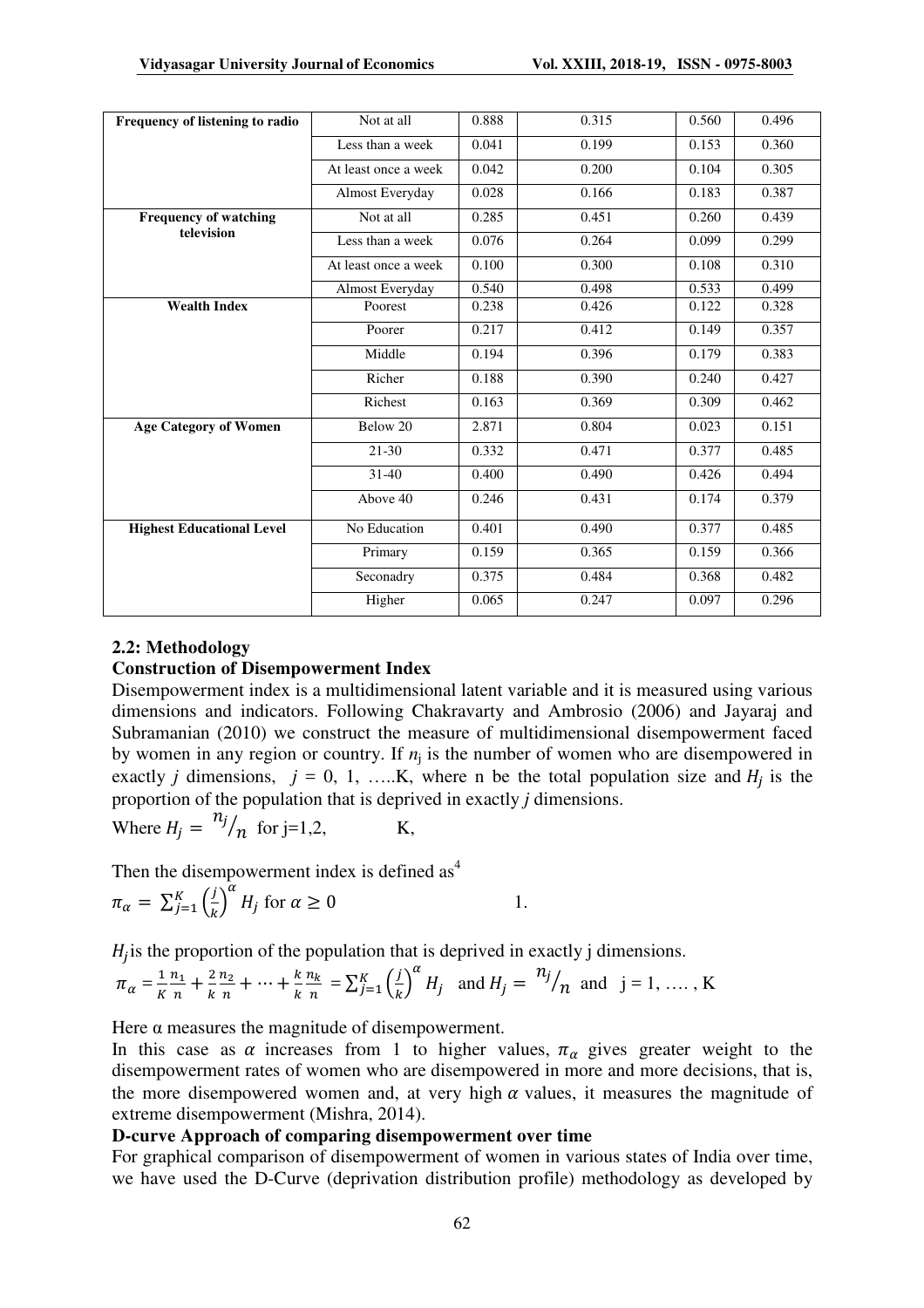Jayaraj and Subramanian (2010). The curve is obtained by plotting cumulative proportions or headcount ratios of each dimension with cumulative fractions of dimensions in which people are deprived or disempowered. Let *H*<sup>j</sup> implies the proportion of the women disempowered in exactly *j* dimensions out of total *K* dimensions.

# Let  $Q_j = \sum_{l=0}^j H_l$  where  $0 \le j \le K$

Thus, each coordinate of the D-curve will reflect  $(j/k, Q_i)$  where  $j = 0, 1, \ldots, K$ . Thus the points will be  $(0, H_0)$ ,  $(1/K, H_0 + H_1)$ ,  $(2/K, H_0 + H_1 + H_2)$ , …,  $(K-1/K, H_0 + H_1 + \ldots + H_{k-1})$ ,  $(K/K, H_0 + H_1 + ... + H_k = 1)$ . The D-curve will be smoother as the number of dimensions increases. D-curve is a non-decreasing curve going from a point on or vertically above the origin of the unit square to the point  $(1,1)$ . If all the women are disempowered in zero dimensions then the D-curve will coincide with the upper left corner of the unit square. Alternatively, if all the women are disempowered in all the dimensions then it will coincide with the lower right corner of the unit square.

If two D-curves are drawn for two different sets of headcount ratios then one can dominate the other, only if that D-curve lies wholly above the other D-curve. This criterion is called Ddominance. The D-curve approach is similar to the Lorenz concept of measuring income inequality.

# **Details of the Indicator Variables:**

In the present analysis, in order to calculate the disempowerment level of women across states of India, we take a comprehensive multi-dimensional approach. To this end, for comparing disempowerment level of Indian women between 2005-06 and 2015-16, we identify five dimensions comprising of only 15 indicator variables that are common in NHFS3 and NFHS4, and drop the following indicator variables: Are (were) you afraid of your husband: most of the time, sometimes or never?', 'Do you own a mobile phone of your own?', 'Do you have any property alone or jointly?'. Table 2 and 3 describes our indicator variables along with data level and percentage of responses.

| <b>Dimensions</b>                                 | <b>Indicator Variables</b>                                                                                                                                                                                                                                                           | <b>Related References</b>                                                                                                                                                                             |  |  |  |
|---------------------------------------------------|--------------------------------------------------------------------------------------------------------------------------------------------------------------------------------------------------------------------------------------------------------------------------------------|-------------------------------------------------------------------------------------------------------------------------------------------------------------------------------------------------------|--|--|--|
| <b>Freedom of Mobility</b>                        | Who usually makes decisions<br>about visits to your family or<br>relatives?<br>Are you usually allowed to go to<br>the market?<br>Are you usually allowed to go to<br>places outside this village?                                                                                   | Kishor and Gupta (2004),<br>Upadhyay and Karasek (2012),<br>Mishra (2014), Boateng et.al.<br>(2014), Wiklander (2010),<br>Chakrabarty and Sharma<br>Biswas(2012), Bhattacharya and<br>Banerjee (2012) |  |  |  |
| <b>Decision making autonomy</b>                   | Who usually makes decisions<br>about making major household<br>purchases?<br>Who usually makes decisions<br>about health care for yourself?<br>Who decides how your husband's<br>earnings will be used?<br>Do you have money of your own<br>that you alone can decide how to<br>use? | Upadhyay and Karasek (2012),<br>Mishra (2014), Boateng et.al.<br>(2014), Wiklander (2010)<br>Chakrabarty and Sharma<br>Biswas(2012), Bhattacharya and<br>Banerjee (2012), Kishor and Gupta<br>(2004). |  |  |  |
| <b>Couple Interaction dominated by</b><br>husband | Are (were) you afraid of your<br>husband: most of the time,<br>sometimes or never? <sup>5</sup><br>Husband tries/tried to limit your<br>contact with family                                                                                                                          | Wiklander (2010), Sharma Biswas<br>(2017)                                                                                                                                                             |  |  |  |

**Table2**: **Details of Disempowerment Dimensions and Indicator variables**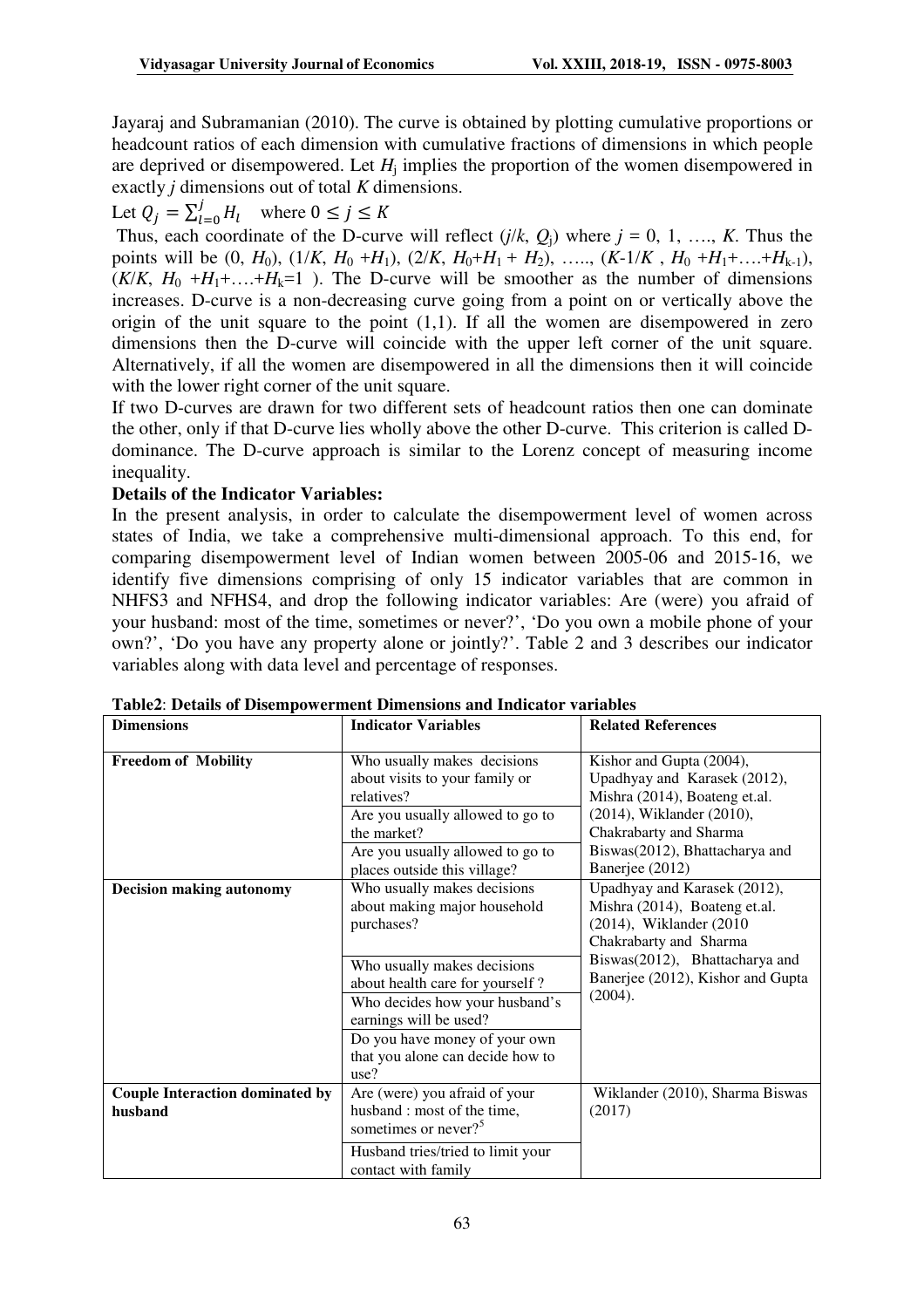|                            | husband does/did not permit you to  |                                 |
|----------------------------|-------------------------------------|---------------------------------|
|                            | meet your female friends            |                                 |
| Attitude towards physical  | In your opinion, is a husband       |                                 |
| violence                   | justified in hitting or beating his |                                 |
|                            | wife in the following situations:   |                                 |
|                            | If she goes out without informing   | Upadhyay and Karasek (2012),    |
|                            | If she neglects child               | Crissman, Adanu, Harlow (2012), |
|                            | If she argues with husband          | Sharma Biswas (2017)            |
|                            | If she refuses sex                  |                                 |
|                            | If she refuses to cook food         |                                 |
| <b>Financial Ownership</b> | Do you have a bank or savings       | Wiklander (2010), Sharma Biswas |
|                            | account that you yourself use?      | (2017)                          |
|                            | Do you have any mobile phone that   |                                 |
|                            | you yourself use?                   |                                 |
|                            | Do you own this or any other        |                                 |
|                            | house either alone or jointly with  |                                 |
|                            | someone else?                       |                                 |

| Table 3: Indicator variables along with their percentages of responses: |  |  |
|-------------------------------------------------------------------------|--|--|
|-------------------------------------------------------------------------|--|--|

| <b>Indicator Variables</b>                       |                                |              | <b>Percentage of Responses</b> |              |  |  |  |
|--------------------------------------------------|--------------------------------|--------------|--------------------------------|--------------|--|--|--|
|                                                  | Alone or with                  | not at all / | Alone or with                  | not al all / |  |  |  |
|                                                  | Husband (0)                    | Other(1)     | Husband (0)                    | Other(1)     |  |  |  |
|                                                  |                                | $2015 - 16$  |                                | 2005-06      |  |  |  |
| Who usually makes decisions                      | 77.27                          | 22.73        | 70.43                          | 29.57        |  |  |  |
| about visits to your family or                   |                                |              |                                |              |  |  |  |
| relatives?                                       |                                |              |                                |              |  |  |  |
| Are you usually allowed to go                    | 55.71                          | 44.29        |                                |              |  |  |  |
| to the market?                                   |                                |              | 63.89                          | 36.11        |  |  |  |
| Are you usually allowed to go                    | 49.3                           | 50.7         | 47.25                          | 52.35        |  |  |  |
| to places outside this village?                  |                                |              |                                |              |  |  |  |
| Who usually makes decisions                      | 76.98                          | 23.02        | 62.53                          | 37.47        |  |  |  |
| about<br>making<br>major                         |                                |              |                                |              |  |  |  |
| household purchases?                             |                                |              |                                |              |  |  |  |
|                                                  | 76.76                          |              |                                |              |  |  |  |
| Who usually makes decisions                      |                                | 23.24        | 69.32                          | 30.68        |  |  |  |
| about health care for yourself<br>$\overline{?}$ |                                |              |                                |              |  |  |  |
|                                                  |                                |              |                                |              |  |  |  |
| Who<br>decides<br>how<br>your                    | 74.14                          | 25.86        | 74.13                          | 25.87        |  |  |  |
| husband's earnings will be                       |                                |              |                                |              |  |  |  |
| used?                                            |                                |              |                                |              |  |  |  |
| Do you have money of your                        | 41.09                          | 58.91        | 48.07                          | 51.93        |  |  |  |
| own that you alone can decide                    |                                |              |                                |              |  |  |  |
| how to use?                                      |                                |              |                                |              |  |  |  |
|                                                  | <b>Percentage of Responses</b> |              |                                |              |  |  |  |
|                                                  |                                | 2015-16      |                                | 2005-06      |  |  |  |
|                                                  | No(0)                          | Yes(1)       | No(0)                          | Yes(1)       |  |  |  |
| Are (were) you afraid of your                    | 19.21                          | 80.79        |                                |              |  |  |  |
| husband : most of the time,                      |                                |              |                                |              |  |  |  |
| sometimes? <sup>6</sup>                          |                                |              |                                |              |  |  |  |
| Husband tries/tried to limit                     | 84.14                          | 15.86        | 92.37                          | 7.63         |  |  |  |
| your contact with family                         |                                |              |                                |              |  |  |  |
| husband does/did not permit                      | 78.49                          | 21.51        | 86.49                          | 13.51        |  |  |  |
| you to meet your female                          |                                |              |                                |              |  |  |  |
| friends                                          |                                |              |                                |              |  |  |  |
| Beating of Wife by husband:                      |                                |              |                                |              |  |  |  |
| If she goes out without                          | 74.64                          | 25.36        | 72.31                          | 27.69        |  |  |  |
| informing                                        |                                |              |                                |              |  |  |  |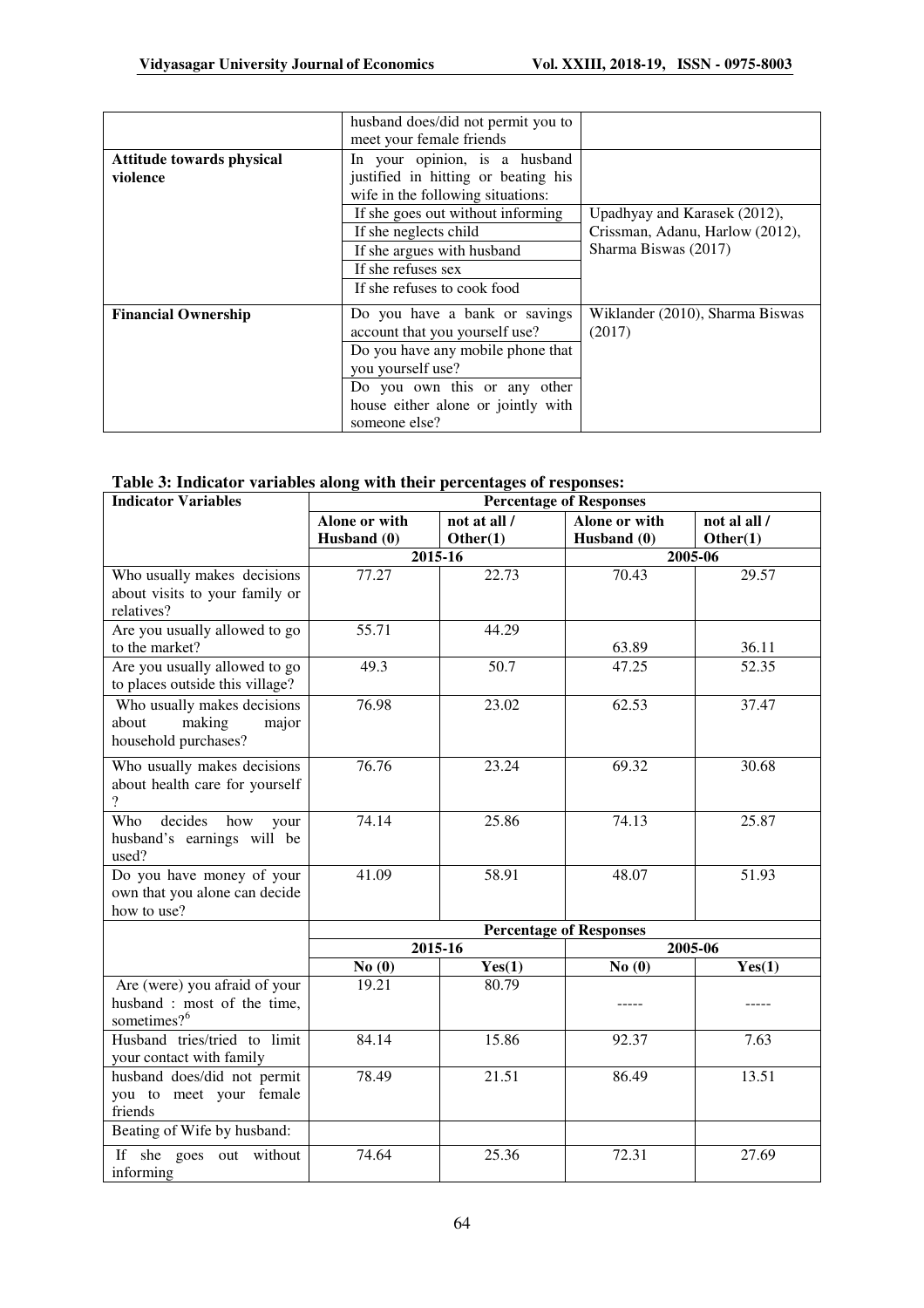| If she neglects child                                                               | 30.32     | 69.68 |                                |       |
|-------------------------------------------------------------------------------------|-----------|-------|--------------------------------|-------|
|                                                                                     |           |       | 66.26                          | 33.74 |
| If she argues with husband                                                          | 70.49     | 29.51 | 71.92                          | 28.08 |
| If she refuses sex                                                                  | 86.33     | 13.67 |                                |       |
|                                                                                     |           |       | 86.09                          | 13.91 |
| If she refuses to cook food                                                         |           |       |                                |       |
|                                                                                     | 80.42     | 19.58 | 81.42                          | 18.58 |
|                                                                                     |           |       | <b>Percentage of Responses</b> |       |
|                                                                                     | Yes $(0)$ | No(1) | Yes $(0)$                      | No(1) |
| have a<br>bank or<br>Do you<br>savings account that you<br>yourself use?            | 51.83     | 48.17 | 20.64                          | 79.36 |
| Do you have any mobile<br>phone that you yourself use?                              | 40.27     | 59.73 |                                |       |
| Do you own this or any other<br>house either alone or jointly<br>with someone else? | 43.52     | 56.48 |                                |       |

From Table-3, in case of freedom of mobility, from NFHS 4 survey, we observe that more than 50 percent of the total women cannot go to places outside the villages and it was around 52 percent for NFHS3 survey round. Although most of the women have freedom for visit to family or going to market. In case of decision making autonomy, according to NHHS4 round around 59 percent of the women do not have money that she alone can decide how to use and it was 52 percent for NFHS3 round, indicating a worsening of income earning capability of women over time. This finding is consistent with the observation that the percentage of women who work has declined over time, from 36% of women being employed in 2005-06 to  $24\%$  in 2015-16<sup>7</sup>. For decisions regarding, large household purchase, own health care and spending of the husband earning, most of the women have reported sufficient autonomy. Next, we observe that approximately 81 percent of the women said they are afraid of husband/partner most of the time, sometimes whereas most of the women agree on the fact that their husbands do not limit their contact with family or do not impose any restriction on meeting female friends. Another very interesting observation is that around 70 percent (in NFHS4 survey) and 34 percent (NFHS3 survey) of the women justify beating wife if she neglects the child. Also, wife- beating is justified by more than 25% of women in both rounds of NHFS survey for indicators like 'if wife argues with husband and 'if wife goes outside without informing.' These observations actually show that the patriarchal family system has taught Indian girls from their childhood a picture of 'ideal wife' who should be the primary care giver in the family and should always obey her husband. As a result, even now, women justify wife-beating when a wife doesn't satisfy the criteria of 'an ideal wife.' If this attitude persists, the empowerment of Indian women will remain a distant dream. In case of the dimension of financial empowerment, around 60 percent of the women do not have a mobile phone and 57 percent of the women do not own any house either alone or jointly although more than 50 percent of the total women has their own savings account in case of NFHS4, whereas more than 79 percent of the women had recorded that they do not have any savings account in 2005-06.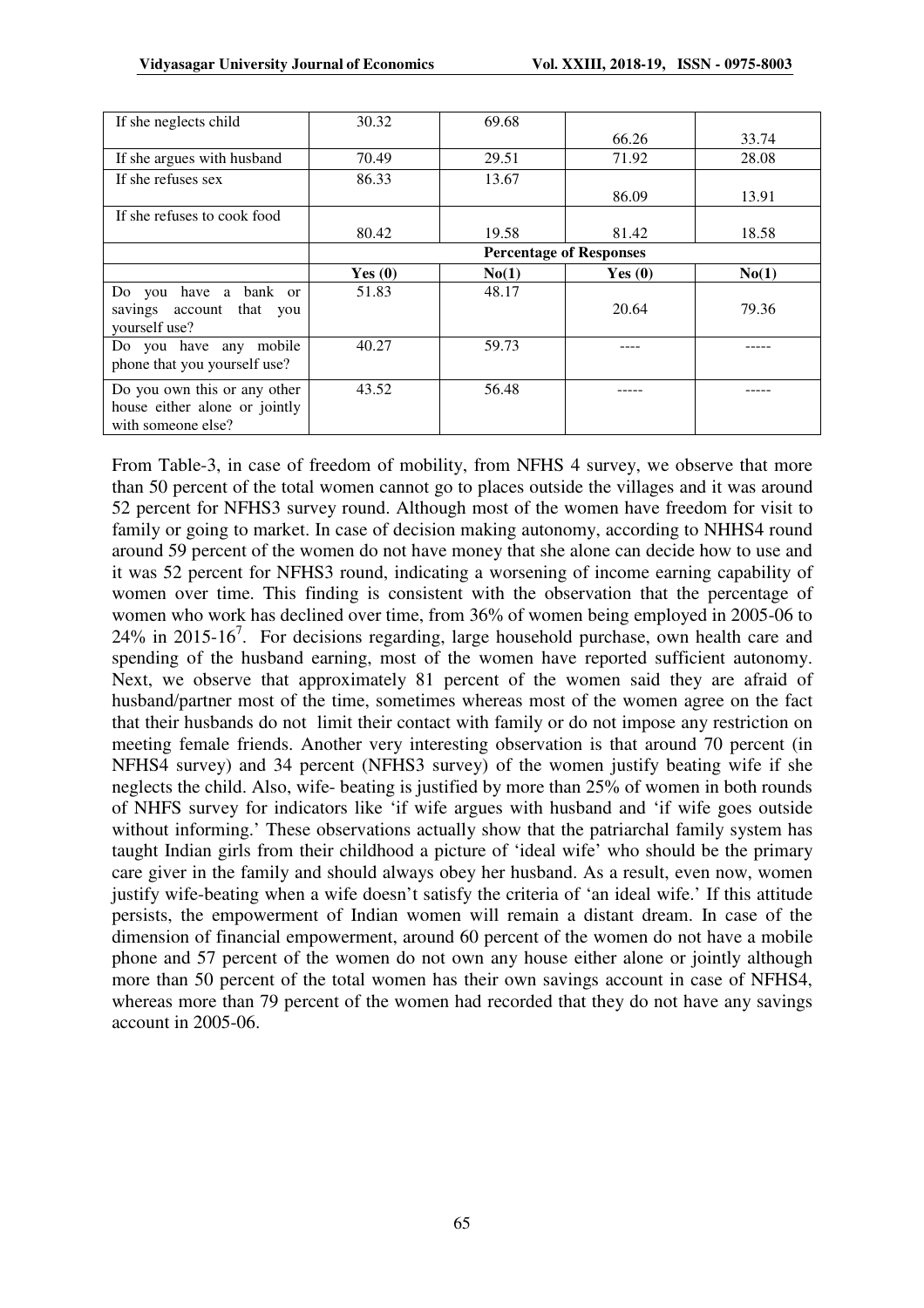# **3. Results and Analysis**

# **3.1: A Comparison of Disempowerment levels between 2005-06 and 2015-16**

The present section will try to gauge the change in disempowerment level of Indian women between 2005-06 and 2015-16. In this case, we are compelled to consider only 15 indicator variables on which information is available for both rounds of NFHS.

# **D- Curve approach for Comparison of Disempowerment level:**

Present subsection uses D-curve approach to compare the change in disempowerment level across regions and all India level. As already mentioned this approach is based on cumulative disempowerment head count ratio of women across various indicators. Table 4 gives the coordinates of D-curve for All India and different regions

|                                                                            |         |                  | <b>Cumulative Headcount ratio of disempowerment</b> |         |             |              |         |         |
|----------------------------------------------------------------------------|---------|------------------|-----------------------------------------------------|---------|-------------|--------------|---------|---------|
|                                                                            |         | <b>All India</b> | <b>North</b>                                        |         |             | <b>South</b> |         | East    |
| <b>Cumulative</b><br>$(i/15)$ th Fraction<br>of the indicators<br>in which | 2005-06 | 2015-16          | 2005-06                                             | 2015-16 | 2005-<br>06 | 2015-16      | 2005-06 | 2015-16 |
| disempowerment<br>occurs. J=1,2, 15                                        |         |                  |                                                     |         |             |              |         |         |
| 0/15                                                                       | 0.0397  | 0.0031           | 0.0454                                              | 0.0019  | 0.0397      | 0.0064       | 0.0326  | 0.0026  |
| 1/15                                                                       | 0.1217  | 0.0776           | 0.1378                                              | 0.0852  | 0.1142      | 0.0806       | 0.1123  | 0.0647  |
| 2/15                                                                       | 0.2398  | 0.1912           | 0.2609                                              | 0.2033  | 0.2277      | 0.2019       | 0.2305  | 0.1664  |
| 3/15                                                                       | 0.3686  | 0.3327           | 0.3934                                              | 0.3436  | 0.3528      | 0.3428       | 0.3603  | 0.3102  |
| 4/15                                                                       | 0.4957  | 0.4865           | 0.5182                                              | 0.4944  | 0.4717      | 0.4995       | 0.5024  | 0.4662  |
| 5/15                                                                       | 0.6104  | 0.6341           | 0.6332                                              | 0.6375  | 0.5795      | 0.6429       | 0.6266  | 0.6233  |
| 6/15                                                                       | 0.7183  | 0.7411           | 0.7396                                              | 0.7406  | 0.6920      | 0.7534       | 0.7299  | 0.7334  |
| 7/15                                                                       | 0.8080  | 0.8250           | 0.8219                                              | 0.8196  | 0.7915      | 0.8416       | 0.8145  | 0.8214  |
| 8/15                                                                       | 0.8811  | 0.8908           | 0.8906                                              | 0.8846  | 0.8673      | 0.9042       | 0.8894  | 0.8905  |
| 9/15                                                                       | 0.9276  | 0.9430           | 0.9337                                              | 0.9400  | 0.9183      | 0.9492       | 0.9333  | 0.9429  |
| 10/15                                                                      | 0.9578  | 0.9713           | 0.9618                                              | 0.9707  | 0.9508      | 0.9754       | 0.9628  | 0.9694  |
| 11/15                                                                      | 0.9777  | 0.9880           | 0.9774                                              | 0.9875  | 0.9751      | 0.9893       | 0.9818  | 0.9878  |
| 12/15                                                                      | 0.9909  | 0.9956           | 0.9912                                              | 0.9957  | 0.9899      | 0.9966       | 0.9920  | 0.9948  |
| 13/15                                                                      | 0.9982  | 0.9988           | 0.9984                                              | 0.9988  | 0.9987      | 0.9989       | 0.9973  | 0.9986  |
| 14/15                                                                      | 0.9999  | 1.0000           | 0.9999                                              | 1.0000  | 0.9997      | 1.0000       | 1.0000  | 1.0000  |
| 15/15                                                                      | 1.0000  | 1.0000           | 1.0000                                              | 1.0000  | 1.0000      | 1.0000       | 1.0000  | 1.0000  |

# **Table 4: Co-ordinates for D-curves for all Regions for 2005-06 and 2015-16**

Source: Authors' estimation following the methodology developed by Jayaraj and Subramanian (2010)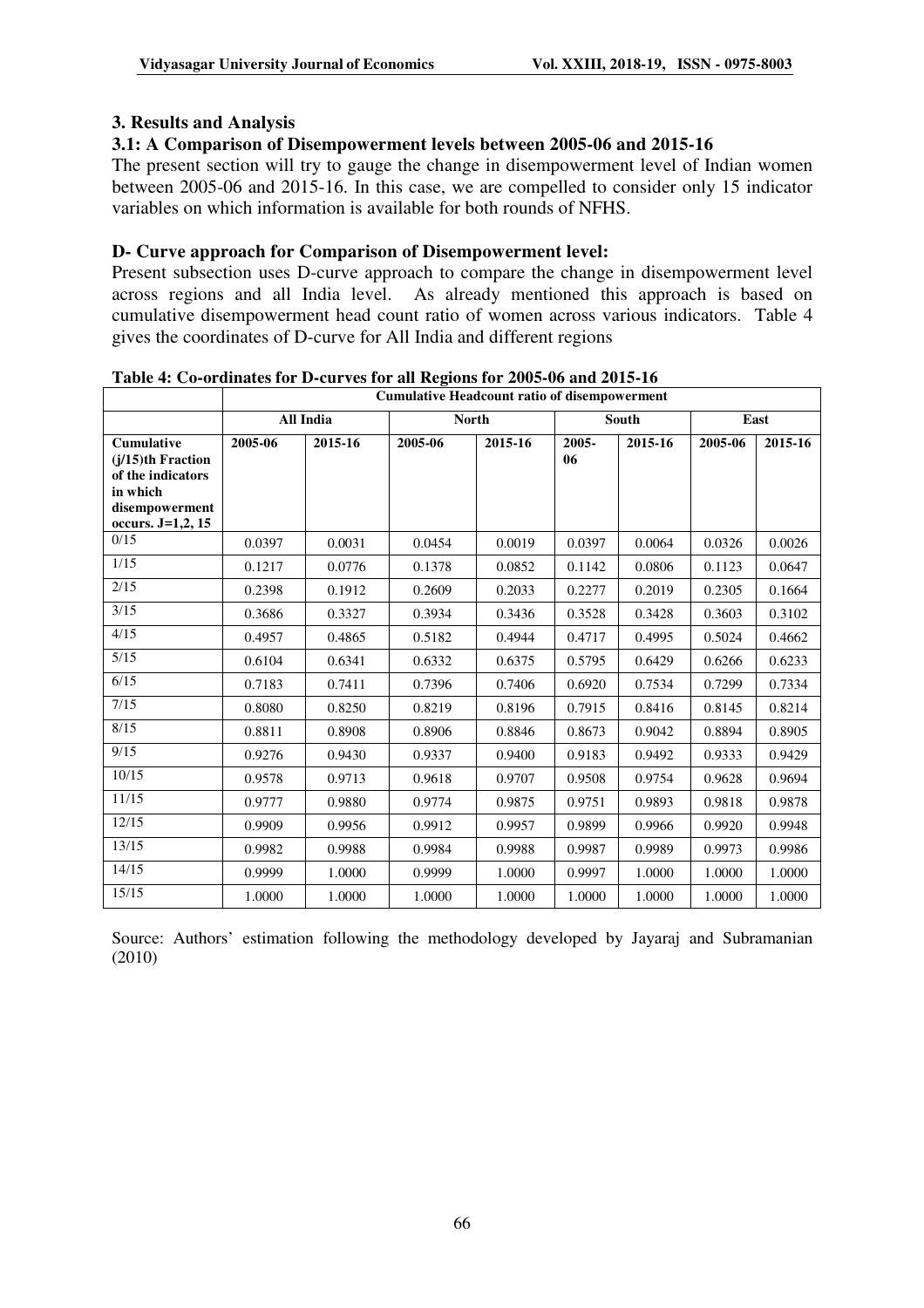

**Figures 2,3, 4 and 5 give the comparison of 'D-curves" for all India.**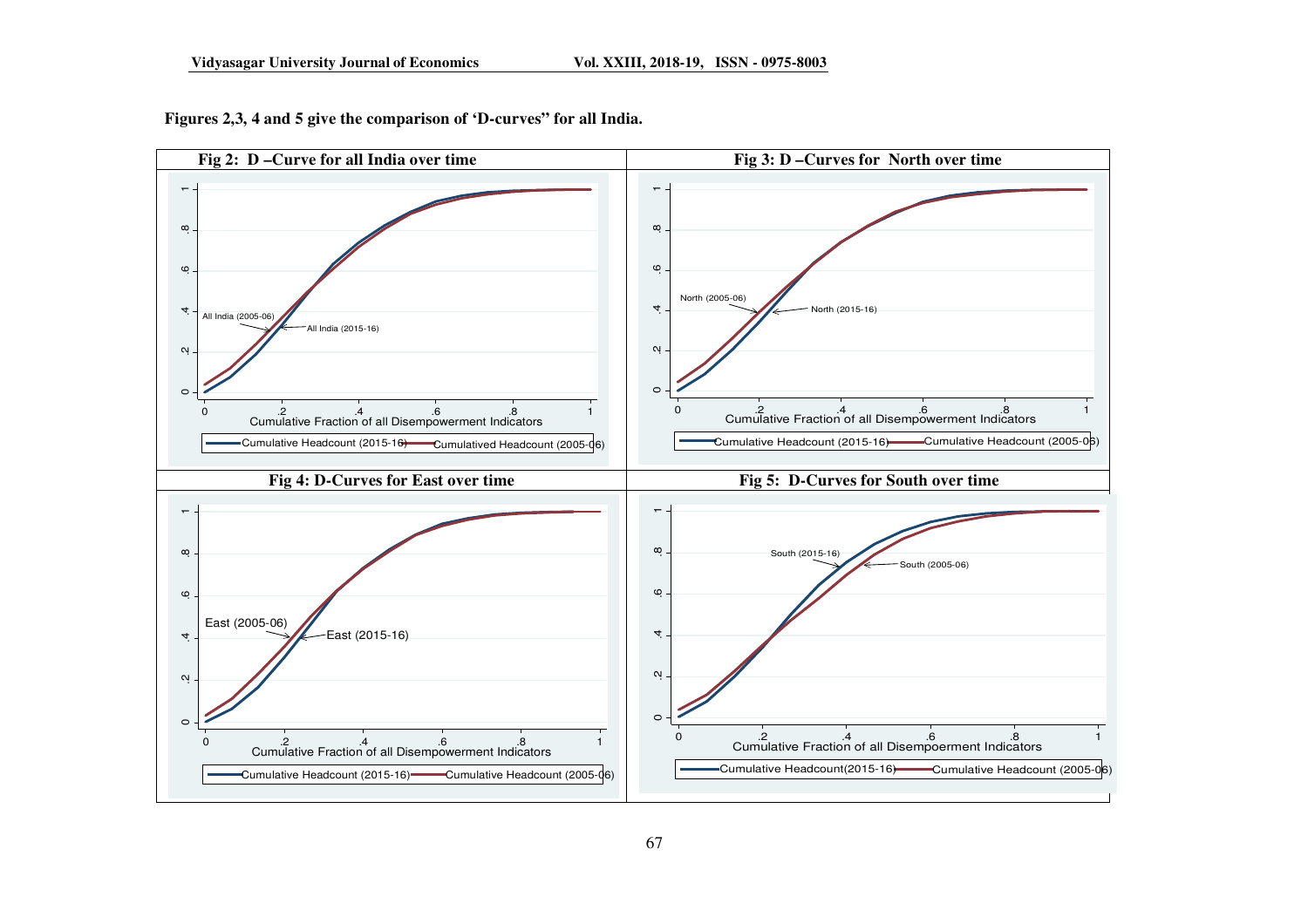From figures 2,3, 4 and 5, we observe that D-curves have intersected and as a result clear 'D-dominance' across time periods are not observed. Thus, from the D-curves, we cannot conclude that disempowerment over time has increased or decreased. Thus, for further analysis, following Jayaraj (2010) we have categorized the intensity of multidimensional disempowerment level in the following manner across the states:

- None-disempowered: Women who are not disempowered in any of the selected indicators.
- Mildly-disempowered: Women who are disempowered in one to three indicators.
- •Moderately-disempowered: Women who are disempowered in four to seven indicators.
- Considerably-disempowered: Women who are disempowered in eight to eleven indicators.
- Severely-disempowered: Women who are disempowered in twelve or in all the dimensions.

Table 5 gives the head-count rates of women for above-mentioned disempowerment categories.

#### **Table 5: Headcount Ratios for magnitudes of disempowerment:**

|                  |                   | 2005-06<br>2015-16 |                   |                         |                   |                   |                   |                   |                         |                   |
|------------------|-------------------|--------------------|-------------------|-------------------------|-------------------|-------------------|-------------------|-------------------|-------------------------|-------------------|
|                  | None-             | Mildly-            | Moderately-       | Considerabl             | Severely-         | None-             | <b>Mildly-</b>    | Moderately-       | Considerabl             | Severely-         |
|                  | <b>Disempower</b> | <b>Disempower</b>  | <b>Disempower</b> | $y-$                    | <b>Disempower</b> | <b>Disempower</b> | <b>Disempower</b> | <b>Disempower</b> | $y-$                    | <b>Disempower</b> |
|                  | ed                | ed                 | ed                | <b>Disempower</b><br>ed | ed                | ed                | ed                | ed                | <b>Disempower</b><br>ed | ed                |
| <b>North</b>     | 0.042             | 0.326              | 0.436             | 0.169                   | 0.027             | 0.003             | 0.374             | 0.453             | 0.158                   | 0.012             |
| Gujarat          | 0.033             | 0.332              | 0.423             | 0.180                   | 0.031             | 0.005             | 0.424             | 0.427             | 0.139                   | 0.005             |
| Rajasthan        | 0.044             | 0.269              | 0.452             | 0.195                   | 0.040             | 0.001             | 0.365             | 0.474             | 0.151                   | 0.009             |
| Uttar<br>Pradesh | 0.055             | 0.405              | 0.418             | 0.112                   | 0.010             | 0.001             | 0.320             | 0.496             | 0.172                   | 0.010             |
| Madhya           | 0.049             | 0.371              | 0.412             | 0.147                   | 0.021             | 0.001             | 0.262             | 0.519             | 0.198                   | 0.020             |
| Pradesh          |                   |                    |                   |                         |                   |                   |                   |                   |                         |                   |
| Punjab           | 0.034             | 0.291              | 0.451             | 0.201                   | 0.022             | 0.007             | 0.511             | 0.373             | 0.107                   | 0.002             |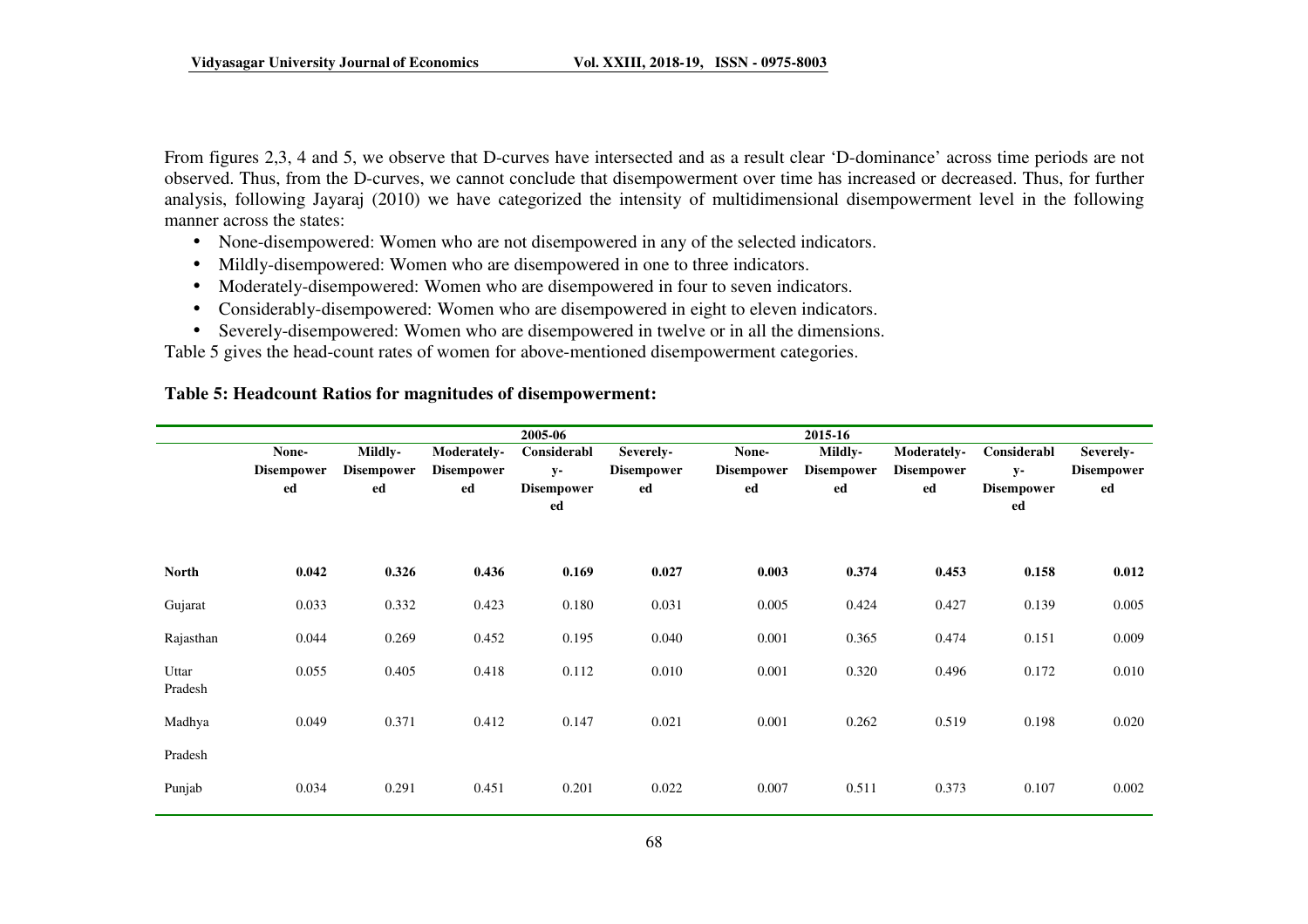| Haryana           | 0.038 | 0.289 | 0.458 | 0.178 | 0.036 | 0.000 | 0.364 | 0.427 | 0.183 | 0.025     |
|-------------------|-------|-------|-------|-------|-------|-------|-------|-------|-------|-----------|
| South             | 0.035 | 0.304 | 0.450 | 0.187 | 0.024 | 0.007 | 0.316 | 0.516 | 0.151 | 0.010     |
| Kerala            | 0.025 | 0.302 | 0.503 | 0.160 | 0.010 | 0.009 | 0.277 | 0.579 | 0.131 | 0.005     |
| Tamil Nadu        | 0.019 | 0.293 | 0.534 | 0.149 | 0.006 | 0.008 | 0.365 | 0.470 | 0.144 | 0.013     |
| Andhra<br>Pradesh | 0.033 | 0.282 | 0.430 | 0.217 | 0.038 | 0.008 | 0.282 | 0.529 | 0.174 | 0.007     |
| Karnataka         | 0.021 | 0.224 | 0.425 | 0.278 | 0.051 | 0.003 | 0.228 | 0.548 | 0.204 | 0.016     |
| Maharashtra       | 0.078 | 0.416 | 0.360 | 0.129 | 0.017 | 0.005 | 0.429 | 0.455 | 0.104 | 0.007     |
| East              | 0.033 | 0.344 | 0.448 | 0.160 | 0.016 | 0.003 | 0.322 | 0.507 | 0.157 | 0.011     |
| Bihar             | 0.025 | 0.319 | 0.503 | 0.139 | 0.015 | 0.000 | 0.192 | 0.524 | 0.253 | 0.030     |
| West Bengal       | 0.041 | 0.291 | 0.465 | 0.176 | 0.026 | 0.007 | 0.404 | 0.458 | 0.125 | $0.007\,$ |
| Odisha            | 0.015 | 0.236 | 0.440 | 0.282 | 0.027 | 0.003 | 0.222 | 0.551 | 0.211 | 0.014     |
| Assam             | 0.034 | 0.448 | 0.414 | 0.099 | 0.004 | 0.003 | 0.383 | 0.467 | 0.139 | 0.009     |
| Chhattisgarh      | 0.016 | 0.333 | 0.517 | 0.129 | 0.006 | 0.003 | 0.377 | 0.510 | 0.107 | 0.003     |
| Jharkhand         | 0.065 | 0.435 | 0.350 | 0.134 | 0.016 | 0.002 | 0.352 | 0.532 | 0.110 | 0.004     |
| All India         | 0.040 | 0.329 | 0.439 | 0.170 | 0.022 | 0.003 | 0.330 | 0.492 | 0.163 | 0.012     |

Source: Authors' estimation following the methodology developed by Jayaraj and Subramanian (2010)

Table 5 records that there has been a considerable decrease in the headcount of women under the categories of considerable and severe disempowerment in 2015-16 compared to 2005-06, but the HCR has marginally increased in the period 2015-16 for those women who are mildly and moderately disempowered at all India level. The most alarming observation is that the HCR of women under none disempowerment category decreased considerably in 2015-16 for all the states. Thus, even if the HCR of women showing extreme disempowerment has gone down, but few women who were previously empowered has become disempowered in 2015-16 at the all India level. Thus, following figure 3, we cannot unambiguously say that disempowerment level has decreased at all India level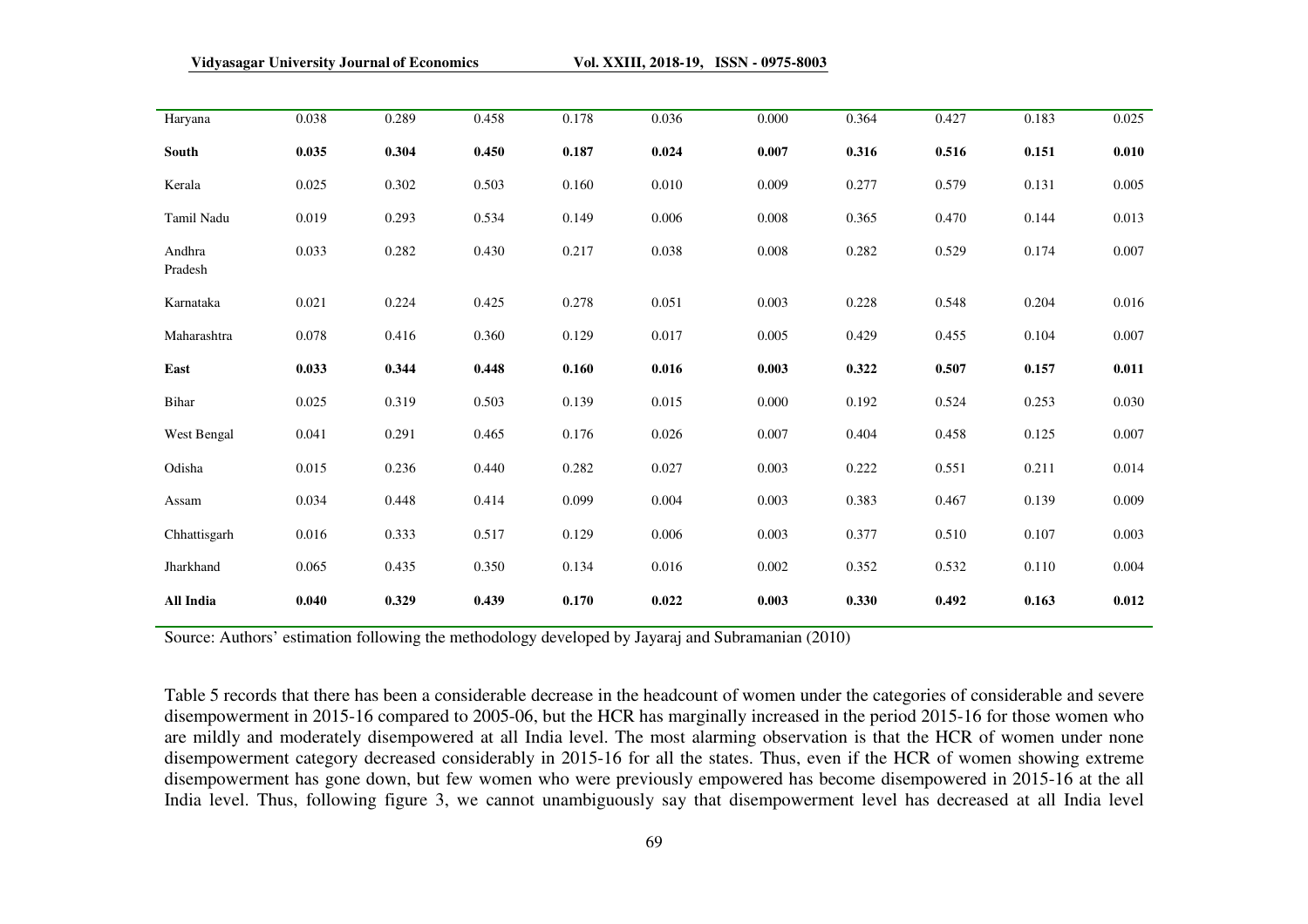between 2005-06 and 2015-16. All the three regions Northern, Southern and Eastern have also recorded a decrease in HCR under the categories of considerable and severe disempowerment. Only in case of the Eastern region, the magnitude has also decreased for the category under mildly disempowered whereas the disempowerment magnitude has recorded a rise in case of the category of mild and moderate in Northern and Southern regions of India. In Northern, among all the states, women of Uttar Pradesh and Madhya Pradesh has reflected an increase for the categories of moderately and considerably disempowerment. Punjab has recorded a fair level of drop in disempowerment at moderate, considerably and severely disempowerment categories but the magnitude has increased in the category of mildly disempowerment and it is the highest among all the states in Northern region. In Southern region, all the states have registered an increase under the categories of mildly and severely disempowerment except Kerala. The magnitude has decreased for the category of moderately disempowerment only in Tamil Nadu. Women of Bihar and Assam facing an increase in their disempowerment for the categories of moderate, considerable and severe in the Eastern region whereas the magnitude has increased for the mildly disempowerment category in case of West Bengal and Chhattisgarh. Next we calculate the multidimensional disempowerment index using the two data sets: NFHS3 and NFHS4 by using equation 1. Table-6 summarizes the two period indices for all the selected states and for all India and Table- 7 gives a more clear view of the change in the rate of disempowerment index in all the States.

|                   | $\pi(\alpha)$   | $\pi(\alpha)$   | $\pi(\alpha)$   | $\pi(\alpha)$   | $\pi(\alpha)$            | $\pi(\alpha)$    | $\pi(\alpha)$   | $\pi(\alpha)$   | $\pi(\alpha)$   | $\pi(\alpha=4)_{201}$ | $\pi(\alpha)$   | $\pi(\alpha)$            |
|-------------------|-----------------|-----------------|-----------------|-----------------|--------------------------|------------------|-----------------|-----------------|-----------------|-----------------------|-----------------|--------------------------|
|                   | $=0)_{2005-06}$ | $=0)_{2015-16}$ | $=1)_{2005-06}$ | $=1)_{2015-16}$ | $=2)$ <sub>2005-06</sub> | $= 2)_{2015-16}$ | $=3)_{2005-06}$ | $=3)_{2015-16}$ | $=4)_{2005-06}$ | $5-16$                | $=5)_{2005-06}$ | $=5)$ <sub>2015-16</sub> |
| North             | 0.958           | 0.997           | 0.326           | 0.315           | 0.146                    | 0.131            | 0.077           | 0.065           | 0.046           | 0.036                 | 0.029           | 0.022                    |
| Gujarat           | 0.967           | 0.995           | 0.335           | 0.292           | 0.153                    | 0.114            | 0.083           | 0.054           | 0.051           | 0.029                 | 0.034           | 0.017                    |
| Rajasthan         | 0.956           | 0.999           | 0.356           | 0.313           | 0.171                    | 0.128            | 0.096           | 0.062           | 0.059           | 0.034                 | 0.040           | 0.020                    |
| Uttar Pradesh     | 0.945           | 0.999           | 0.277           | 0.334           | 0.109                    | 0.142            | 0.051           | 0.070           | 0.028           | 0.039                 | 0.016           | 0.023                    |
| Madhya<br>Pradesh | 0.951           | 0.999           | 0.299           | 0.358           | 0.126                    | 0.159            | 0.064           | 0.082           | 0.037           | 0.047                 | 0.024           | 0.030                    |
| Punjab            | 0.966           | 0.993           | 0.346           | 0.259           | 0.156                    | 0.093            | 0.082           | 0.041           | 0.048           | 0.021                 | 0.030           | 0.011                    |
| Haryana           | 0.962           | 1.000           | 0.343           | 0.331           | 0.158                    | 0.149            | 0.085           | 0.080           | 0.051           | 0.049                 | 0.033           | 0.032                    |
| South             | 0.965           | 0.993           | 0.340           | 0.326           | 0.154                    | 0.135            | 0.082           | 0.065           | 0.048           | 0.035                 | 0.031           | 0.021                    |
| Kerala            | 0.975           | 0.991           | 0.327           | 0.321           | 0.137                    | 0.126            | 0.067           | 0.057           | 0.036           | 0.029                 | 0.021           | 0.016                    |
| Tamil Nadu        | 0.981           | 0.992           | 0.331           | 0.315           | 0.138                    | 0.130            | 0.065           | 0.064           | 0.034           | 0.036                 | 0.019           | 0.021                    |
| Andhra<br>Pradesh | 0.967           | 0.992           | 0.361           | 0.339           | 0.174                    | 0.143            | 0.097           | 0.069           | 0.059           | 0.037                 | 0.039           | 0.022                    |
| Karnataka         | 0.979           | 0.997           | 0.405           | 0.369           | 0.208                    | 0.165            | 0.121           | 0.085           | 0.077           | 0.048                 | 0.052           | 0.029                    |
| Maharashtra       | 0.922           | 0.995           | 0.275           | 0.285           | 0.114                    | 0.108            | 0.059           | 0.049           | 0.035           | 0.026                 | 0.022           | 0.015                    |

**Table 6: Comparison of the Measures of Multidimensional Disempowerment Index (With 15 indicator variables for both the time periods)**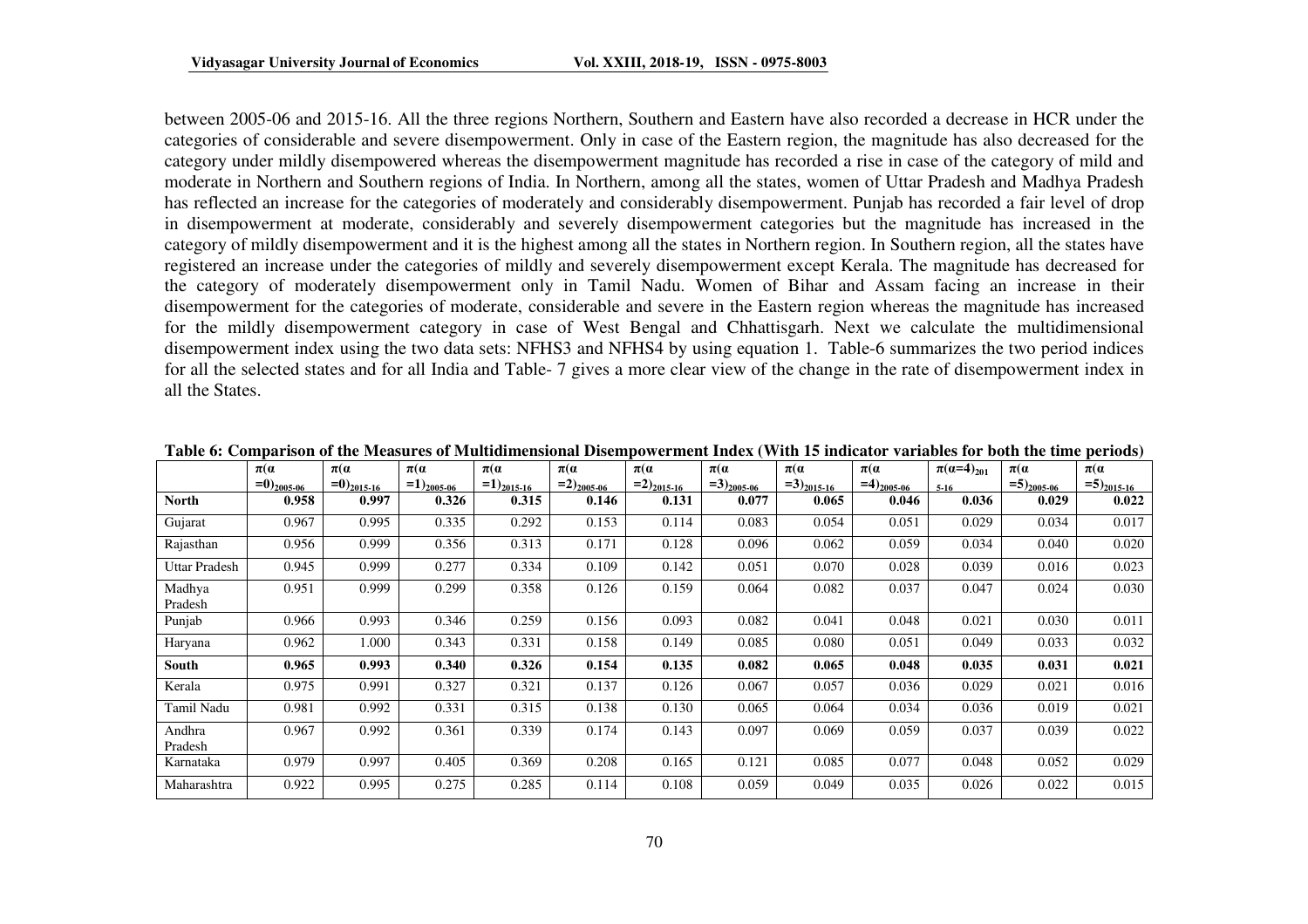| East         | 0.967 | 0.997 | 0.315 | 0.328 | 0.134 | 0.137 | 0.068 | 0.067 | 0.039 | 0.037 | 0.024 | 0.022 |
|--------------|-------|-------|-------|-------|-------|-------|-------|-------|-------|-------|-------|-------|
| Bihar        | 0.975 | .000  | 0.318 | 0.402 | 0.133 | 0.195 | 0.065 | 0.108 | 0.036 | 0.065 | 0.022 | 0.042 |
| West Bengal  | 0.959 | 0.993 | 0.335 | 0.295 | 0.152 | 0.114 | 0.081 | 0.053 | 0.048 | 0.028 | 0.031 | 0.016 |
| Odisha       | 0.985 | 0.997 | 0.386 | 0.366 | 0.188 | 0.163 | 0.104 | 0.083 | 0.063 | 0.047 | 0.041 | 0.029 |
| Assam        | 0.966 | 0.997 | 0.270 | 0.307 | 0.099 | 0.122 | 0.045 | 0.057 | 0.023 | 0.031 | 0.013 | 0.018 |
| Chhattisgarh | 0.984 | 0.997 | 0.308 | 0.298 | 0.120 | 0.113 | 0.055 | 0.051 | 0.028 | 0.026 | 0.016 | 0.014 |
| Jharkhand    | 0.935 | 0.998 | 0.272 | 0.302 | 0.113 | 0.113 | 0.059 | 0.049 | 0.035 | 0.024 | 0.022 | 0.013 |
| All India    | 0.960 | 0.997 | 0.324 | 0.328 | 0.143 | 0.138 | 0.075 | 0.068 | 0.044 | 0.038 | 0.028 | 0.023 |

Source: Authors' estimation following the methodology developed by Jayaraj and Subramanian (2010)

|                      | % change $\pi(\alpha=0)$ | % change $\pi(\alpha=1)$ | % change $\pi(\alpha=2)$ | % change $\pi(\alpha=3)$ | % change $\pi(\alpha=4)$ | % change $\pi(\alpha=5)$ |                | <b>States'sRank</b><br>(Ascending Order)<br>based on $\pi(\alpha=3)$ |
|----------------------|--------------------------|--------------------------|--------------------------|--------------------------|--------------------------|--------------------------|----------------|----------------------------------------------------------------------|
|                      |                          |                          |                          |                          |                          |                          | $(2005-06)$    | $(2015-16)$                                                          |
| <b>North</b>         | 4.15                     | $-3.49$                  | $-10.06$                 | $-15.53$                 | $-20.31$                 | $-24.69$                 | ۰.             | $---$                                                                |
| Gujarat              | 2.92                     | $-12.79$                 | $-25.43$                 | $-35.31$                 | $-43.41$                 | $-50.40$                 | 10             | 5 <sup>5</sup>                                                       |
| Rajasthan            | 4.42                     | $-11.98$                 | $-25.36$                 | $-35.31$                 | $-43.01$                 | $-49.28$                 | 12             | $\tau$                                                               |
| <b>Uttar Pradesh</b> | 5.74                     | 20.80                    | 30.62                    | 36.71                    | 39.99                    | 40.90                    | $\overline{2}$ | 10                                                                   |
| Madhya Pradesh       | 5.09                     | 19.53                    | 26.30                    | 28.37                    | 27.90                    | 26.07                    | 5              | 12                                                                   |
| Punjab               | 2.82                     | $-25.08$                 | $-40.50$                 | $-50.04$                 | $-56.85$                 | $-62.35$                 | 9              |                                                                      |
| Haryana              | 3.96                     | $-3.46$                  | $-5.43$                  | $-5.31$                  | $-4.46$                  | $-3.35$                  | 11             | 11                                                                   |
| South                | 2.96                     | $-4.19$                  | $-12.74$                 | $-20.61$                 | $-27.34$                 | $-33.04$                 | --             | $\overline{\phantom{a}}$                                             |
| Kerala               | 1.59                     | $-1.85$                  | $-8.09$                  | $-14.32$                 | $-19.79$                 | $-24.58$                 | $\tau$         | 6                                                                    |
| Tamil Nadu           | 1.12                     | $-4.97$                  | $-5.13$                  | $-1.67$                  | 4.11                     | 11.41                    | 6              | 8                                                                    |
| Andhra Pradesh       | 2.56                     | $-6.34$                  | $-18.07$                 | $-28.59$                 | $-37.41$                 | $-44.72$                 | 13             | 9                                                                    |
| Karnataka            | 1.87                     | $-8.80$                  | $-20.36$                 | $-30.19$                 | $-38.03$                 | $-44.22$                 | 5              | 14                                                                   |
| Maharashtra          | 7.97                     | 3.60                     | $-5.58$                  | $-15.89$                 | $-25.19$                 | $-32.87$                 | 4              | 2                                                                    |
| East                 | 3.06                     | 4.29                     | 1.94                     | $-1.64$                  | $-5.41$                  | $-9.00$                  | --             | $\sim$ $\sim$                                                        |
| Bihar                | 2.56                     | 26.56                    | 46.62                    | 64.70                    | 81.11                    | 95.65                    | 6              | 15                                                                   |

#### **Table 7: Percentage change in disempowerment index and State ranks during the period 2005-06 to 2015-16**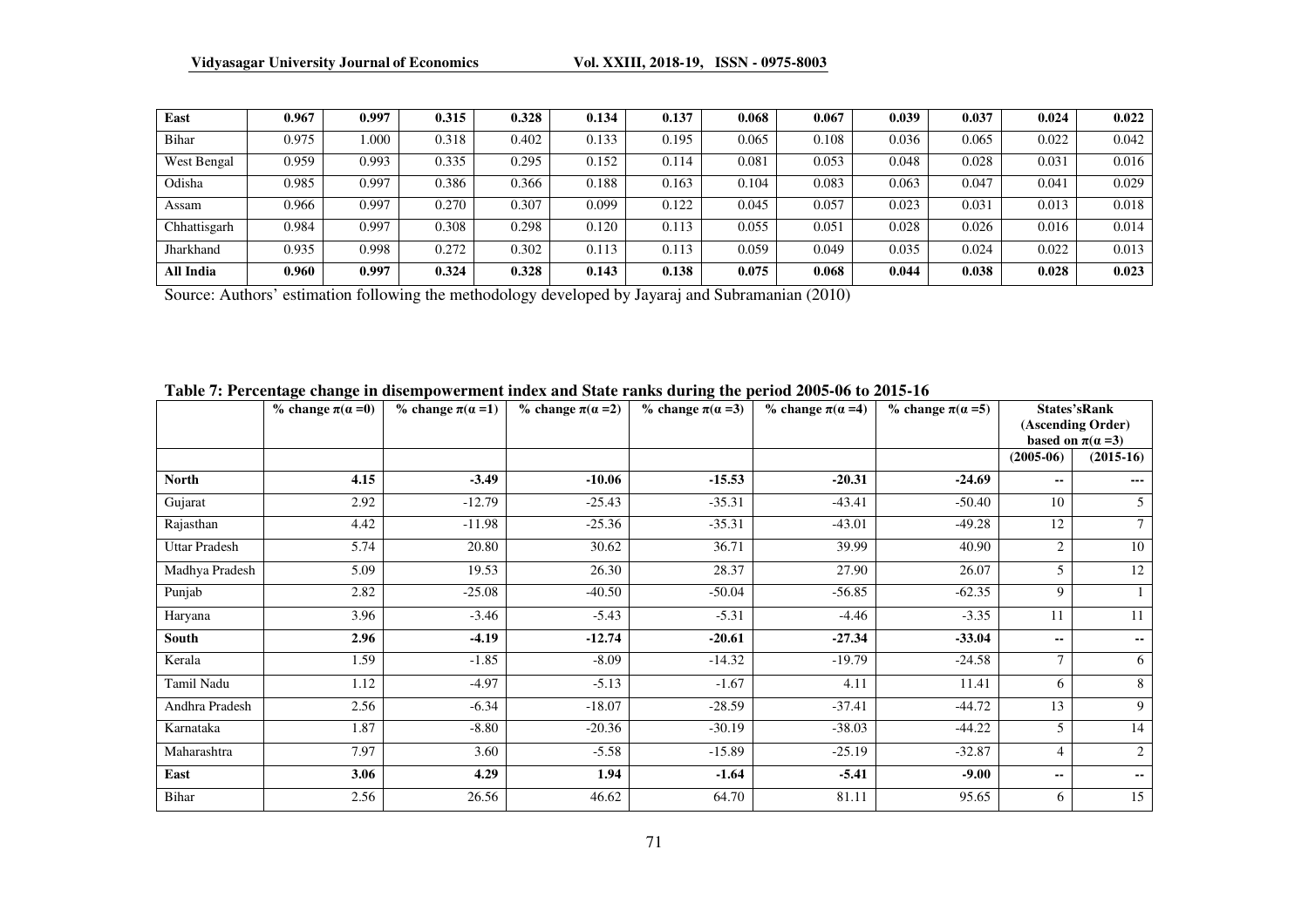| West Bengal  | 3.57                 | $-11.93$ | $-24.79$ | $-34.58$ | $-42.43$ | $-49.15$ | $\circ$<br>$\circ$ | 4        |
|--------------|----------------------|----------|----------|----------|----------|----------|--------------------|----------|
| Odisha       | ററ<br>$\overline{1}$ | $-5.12$  | $-13.12$ | $-20.12$ | $-25.56$ | $-29.60$ | 14                 | 13       |
| Assam        | 3.27                 | 13.80    | 22.77    | 28.68    | 31.96    | 33.56    |                    | $\sigma$ |
| Chhattisgarh | 1.29                 | $-3.39$  | $-5.50$  | $-7.01$  | $-8.35$  | $-9.58$  | ◡                  |          |
| Jharkhand    | 6.67                 | 10.85    | $-0.18$  | $-15.50$ | $-29.68$ | $-41.31$ |                    |          |
| All India    | 3.81                 | 1.16     | $-3.67$  | $-8.80$  | $-13.65$ | $-18.14$ |                    |          |

Source: Authors' estimation following the methodology developed by Jayaraj and Subramanian (2010)

From table 5 and 6 we observe that the disempowerment index has decreased at all India level over the time period of 2005-06 to 2015-16 except for  $\alpha = 0$  and 1. All the states have registered a higher percentage increase in disempowerment index at  $\alpha = 0$  and for higher values of <sup>α</sup>, all the states have experienced a decrease in disempowerment index except Bihar, Madhya Pradesh, Uttar Pradesh and Assam. The highest percentage decrease in disempowerment is observed in Punjab. D-curve for Punjab as given in figure 6 also corroborates this fact. After Punjab, Gujarat, Rajasthan and West Bengal are also showing larger decrease in disempowerment in 2015-16. The percentage drop in disempowerment is more in South than North and East. In the East region, women of West Bengal<sup>8</sup> recorded the maximum percentage decrease in disempowerment than other States of East in 2015-16. Table 8 also reports the change in rank of states on the basis of disempowerment index for  $\alpha = 3$ . The states of Uttar Pradesh, Madhya Pradesh, Tamil Nadu, Bihar, Assam, and Chhattisgarh have recorded lower rank in 2015-16 reflecting higher disempowerment form 2005-06. Punjab secured the first position in 2015-16 from 9<sup>th</sup> in 2005-06, which reflects increase in welfare and development towards women empowerment. The cause of this higher rank of Panjab may be attributed to the change in some of the key factors that stimulate women empowerment, such as the gap between male and female literacy rates decreased from 17.58% in 1971 to 9.70 % in 2011 (Saiyed, R Pathania,2015), percentage of women turnout voters in General Election 2014 is 71% in the state compared to all India percentage of  $66\%$ , the development of SHGs in Punjab which had played a major role in entrepreneurship development programmes among rural women (Sharma, 2017). The result that the downward slide in the ranks of Uttar Pradesh<sup>10</sup>, Madhya Pradesh and Bihar, is in line with the findings of Mishra(2014). It is also observed that these states have also secured the bottom three positions in the list of HDI index of all States in India in  $2015^{11}$ .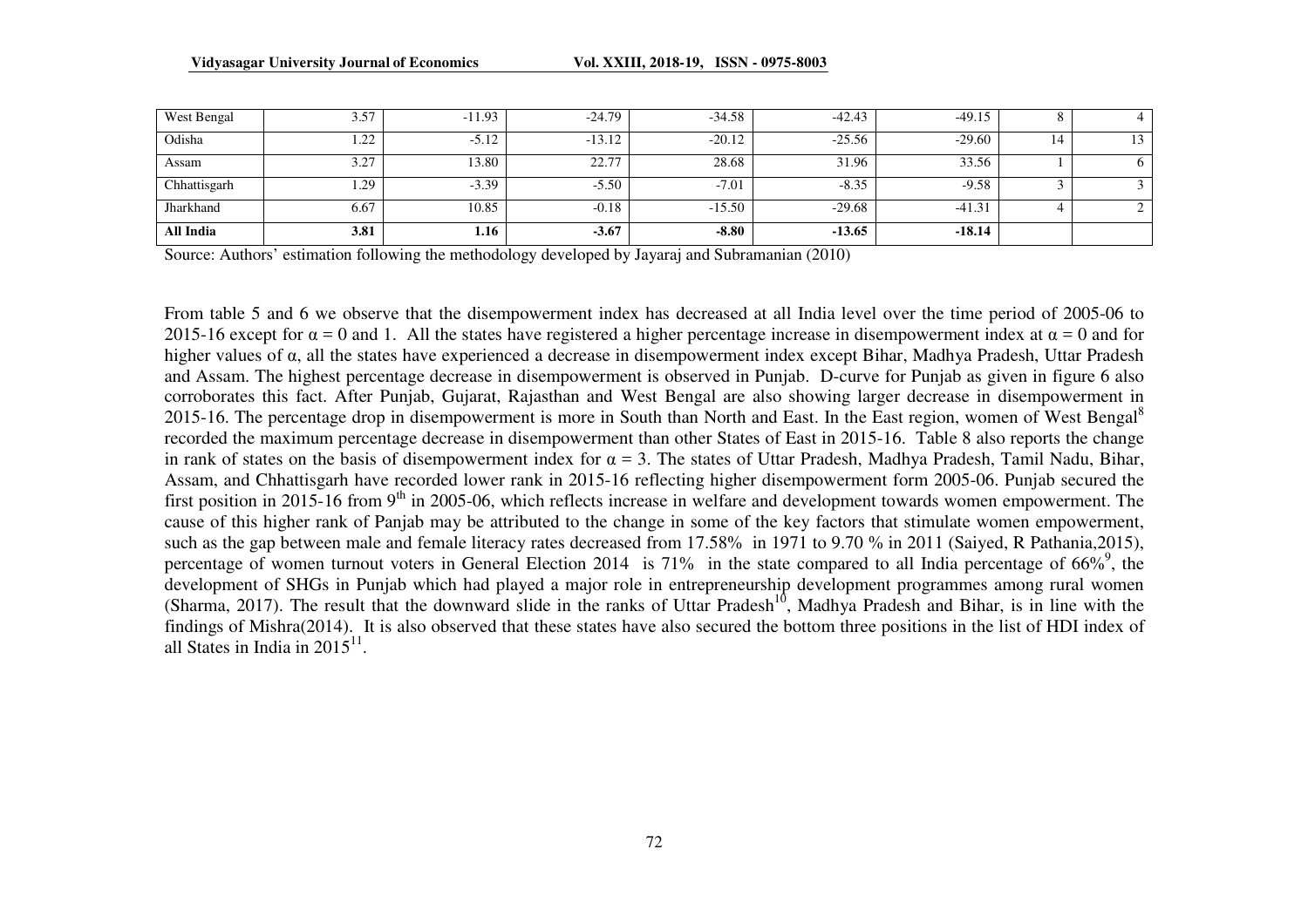

#### Figure 6: D-curve for Punjab over time recording 'D-Dominance' for 2015-16 over 2005-06.





The darker shade reflects more disempowerment. The states are arranged in ascending order of disempowerment based on the ranking of Table 7.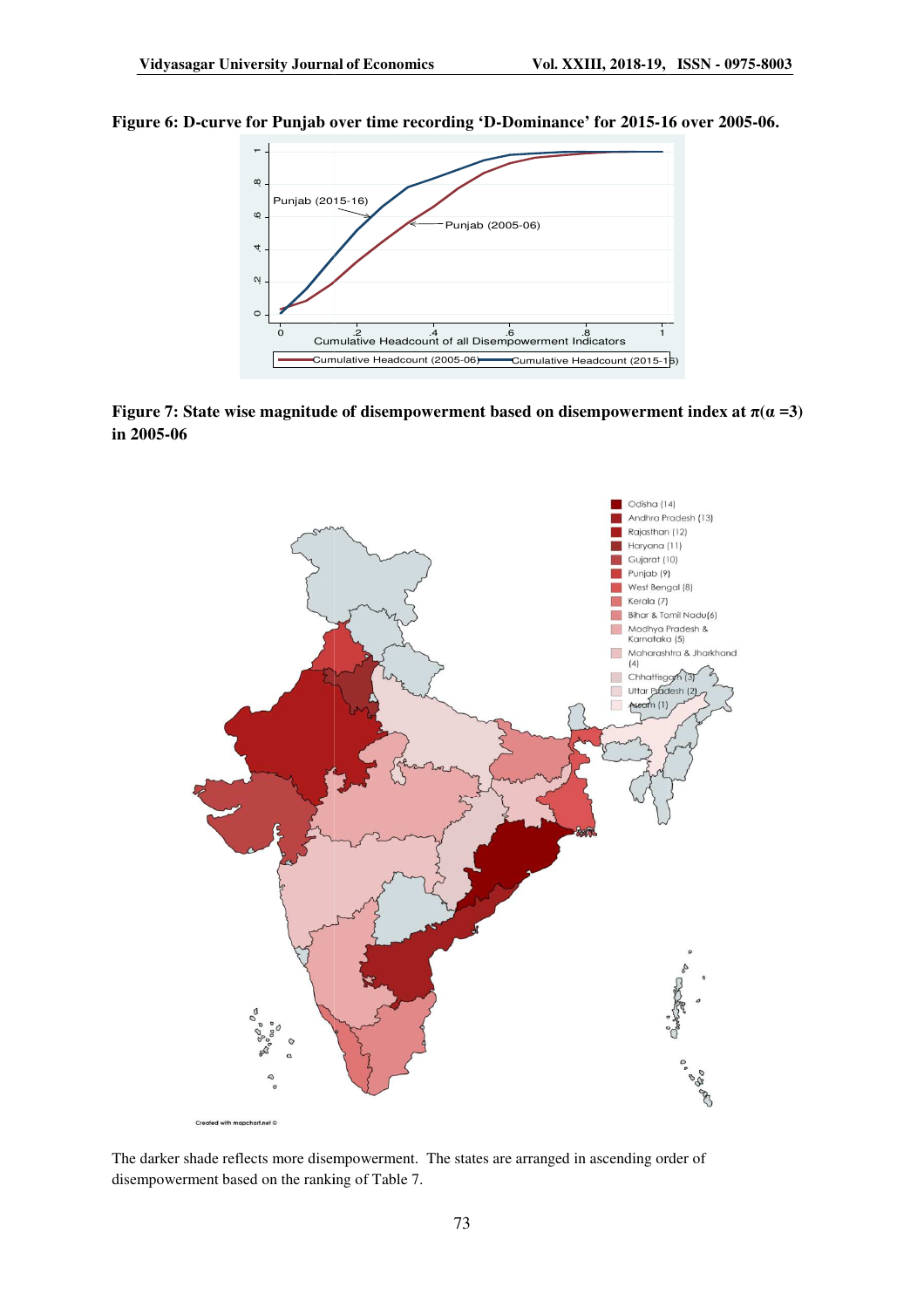**Figure 8: State wise magnitude of disempowerment based on disempowerment index at**  $\pi(\alpha = 3)$ **in 2015-16**



The darker shade reflects more disempowerment. The states are arranged in ascending order of disempowerment based on the ranking of Table 7.

Various parameters such as employment status, family structure, type of residence, religion and caste, household asset and infrastructure are some specific causes of empowerment as reported by many earlier researchers. The causes of this variation in disempowerment can be explained with the following tables 8 and 9, where some details of women related parameters were taken from NFHS fact sheet and from National Crime Records Bureau. We observe that the magnitude of disempowerment has increased in Bihar, Uttar Pradesh, Madhya Pradesh and in Karnataka. The following tables 8 and 9, where some details of women related parameters were taken from NFHS<br>fact sheet and from National Crime Records Bureau. We observe that the magnitude of<br>disempowerment has increased in Bihar, Uttar Bihar, Uttar Pradesh and Madhya Pradesh for both the time periods (Table 8). But in case of Punjab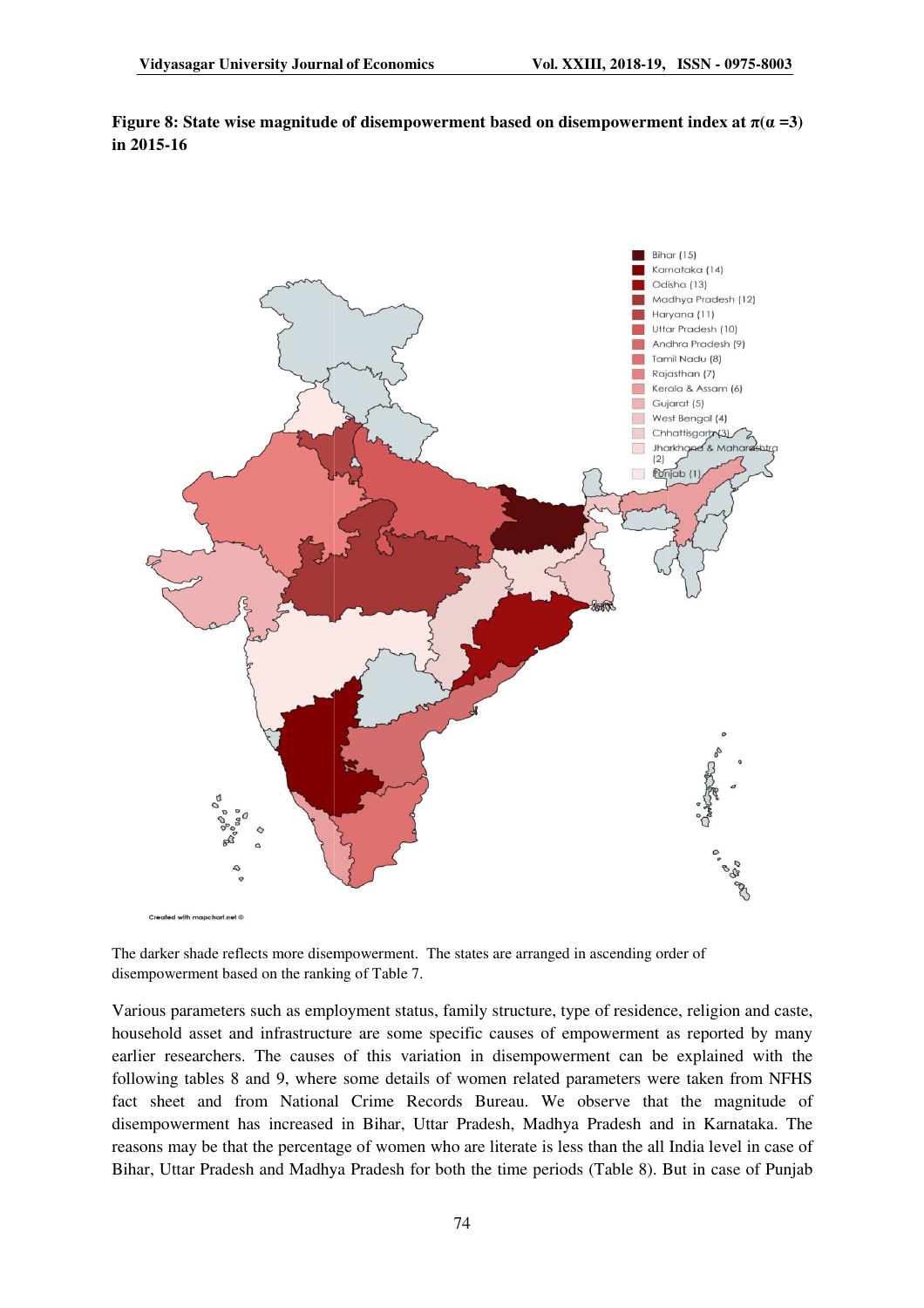the percentage of women who are literate is higher than the all India level in both the time periods. Punjab has recorded the largest drop (37.5 % drop) in the percentage of women who are anemic from 2005 to 2015 among all the selected states. From table 9 we observe the rates of different types of crime. The rate of dowry death has recorded the highest increase from 2005-06 to 2015-16 in Uttar Pradesh. Haryana has recorded the highest increase in the rate of Kidnapping and abduction of women and girls. In case of the rate of sexual harassment, Maharashtra has recorded the largest increase among the selected states. Bihar and Karnataka is also showing increase in all of the mentioned crime rates.

|                      | 2005-06  |            |          |          |  | 2015-16  |            |            |          |  |
|----------------------|----------|------------|----------|----------|--|----------|------------|------------|----------|--|
|                      | Women    | Women      | Women    | All      |  | Women    | Women      | Women      | All      |  |
|                      | who are  | with 10 or | with 20- | women    |  | who are  | with 10 or | with $20-$ | women    |  |
|                      | literate | more years | 24 years | age 15-  |  | literate | more years | 24 years   | age 15-  |  |
|                      |          | of         | married  | 49 years |  |          | of         | married    | 49 years |  |
|                      |          | schooling  | before   | who are  |  |          | schooling  | before     | who are  |  |
|                      |          |            | age 18   | anemic   |  |          |            | age 18     | anemic   |  |
|                      |          |            | years    |          |  |          |            | years      |          |  |
| Gujarat              | 63.8     | 23.5       | 38.7     | 55.3     |  | 72.9     | 33.0       | 24.9       | 54.9     |  |
| Rajasthan            | 36.2     | 11.7       | 65.2     | 53.1     |  | 56.5     | 25.1       | 35.4       | 46.8     |  |
| <b>Uttar Pradesh</b> | 44.9     | 18.3       | 58.6     | 49.9     |  | 61.0     | 32.9       | 21.1       | 52.4     |  |
| MadhyaPradesh        | 44.4     | 14.0       | 57.3     | 55.9     |  | 59.4     | 23.2       | 32.4       | 52.5     |  |
| Punjab               | 68.7     | 38.4       | 19.7     | 38.0     |  | 81.4     | 55.1       | 7.6        | 53.5     |  |
| Haryana              | 60.4     | 29.6       | 41.2     | 56.1     |  | 75.4     | 45.8       | 19.4       | 62.7     |  |
| Kerala               | 93       | 48.7       | 15.4     | 32.8     |  | 97.9     | 72.2       | 7.6        | 34.3     |  |
| Tamil Nadu           | 69.4     | 31.8       | 22.3     | 53.2     |  | 79.4     | 50.9       | 16.3       | 55.0     |  |
| Andhra Pradesh       | 54.9     | 7.8        | 27.1     | 54.8     |  | 62.9     | 34.3       | 33.0       | 60.0     |  |
| Karnataka            | 59.7     | 27.8       | 41.8     | 51.2     |  | 71.7     | 45.5       | 21.4       | 44.8     |  |
| Maharashtra          | 70.3     | 30.7       | 39.4     | 48.4     |  | 80.3     | 42.0       | 26.3       | 48.0     |  |
| Bihar                | 37.0     | 13.2       | 69.0     | 67.4     |  | 49.6     | 22.8       | 42.5       | 60.3     |  |
| West Bengal          | 58.8     | 15.7       | 54.0     | 63.2     |  | 70.9     | 26.5       | 41.6       | 62.5     |  |
| Odisha               | 52.2     | 15.6       | 37.2     | 61.1     |  | 67.4     | 26.7       | 21.3       | 51.0     |  |
| Assam                | 63.0     | 19.3       | 38.6     | 69.3     |  | 71.8     | 26.2       | 30.8       | 46.0     |  |
| Chhattisgarh         | 44.9     | 12.3       | 55.0     | 57.5     |  | 66.3     | 26.5       | 21.3       | 47.0     |  |
| Jharkhand            | 37.1     | 15.1       | 37.9     | 69.5     |  | 59.0     | 28.7       | 37.9       | 65.2     |  |
| All India            | 55.1     | 22.3       | 47.4     | 55.3     |  | 68.4     | 35.7       | 26.8       | 53.1     |  |

#### **Table 8: Some women related parameters in percentage**

#Source: NFHS3 and NFHS4 Fact Sheet http://rchiips.org/NFHS/factsheet.shtml

http://rchiips.org/NFHS/factsheet\_NFHS-4.shtml

#### **Table 9: Some rates of crime against women:**

|                |                     | 2005-06          |                          | 2015-16    |                  |               |                  |               |
|----------------|---------------------|------------------|--------------------------|------------|------------------|---------------|------------------|---------------|
|                | Kidnapping<br>Dowry |                  | Cruelty<br><b>Sexual</b> |            | Kidnapping       | Dowry         | Cruelty          | <b>Sexual</b> |
|                | and                 | <b>Deaths</b>    | by                       | harassment | and              | <b>Deaths</b> | by               | harassment    |
|                | Abduction           |                  | husband                  |            | <b>Abduction</b> |               | husband          |               |
|                | of Women            |                  | and                      |            | of Women         |               | and              |               |
|                | and Girls           |                  | <b>Relatives</b>         |            | and Girls        |               | <b>Relatives</b> |               |
| Gujarat        | 2.1                 | 0.1              | 7.5                      | 0.2        | 3.4              | $0.0\,$       | 14.0             | 1.8           |
| Rajasthan      | 3.2                 | 0.6              | 9.7                      | 1.0        | 7.5              | 1.3           | 41.6             | 1.9           |
| Uttar Pradesh  | 1.6                 | 0.9              | 2.5                      | 1.6        | 5.6              | 2.3           | 8.5              | 5.8           |
| MadhvaPradesh  | 1.3                 | 1.1              | 4.5                      | 1.2        | 8.8              | 1.8           | 14.3             | 6.9           |
| Punjab         | 1.9                 | 0.4              | 2.8                      | 0.2        | 5.9              | 0.6           | 11.9             | 3.0           |
| Harvana        | 2.2                 | 0.9              | 9.1                      | 2.6        | 12.9             | 1.9           | 28.3             | 5.5           |
| Kerala         | 0.7                 | 0.1              | 9.8                      | 0.5        | 0.8              | 0.0           | 20.2             | 6.3           |
| Tamil Nadu     | 1.6                 | 0.3              | 2.5                      | 1.0        | 2.3              | 0.2           | 5.5              | 0.6           |
| Andhra Pradesh | 2.0                 | 0.6 <sub>1</sub> | 10.9                     | 3.1        | 1.8              | 0.7           | 23.9             | 4.2           |
| Karnataka      | 1.1                 | 0.5              | 3.4                      | 0.1        | 3.8              | 0.8           | 8.9              | 1.8           |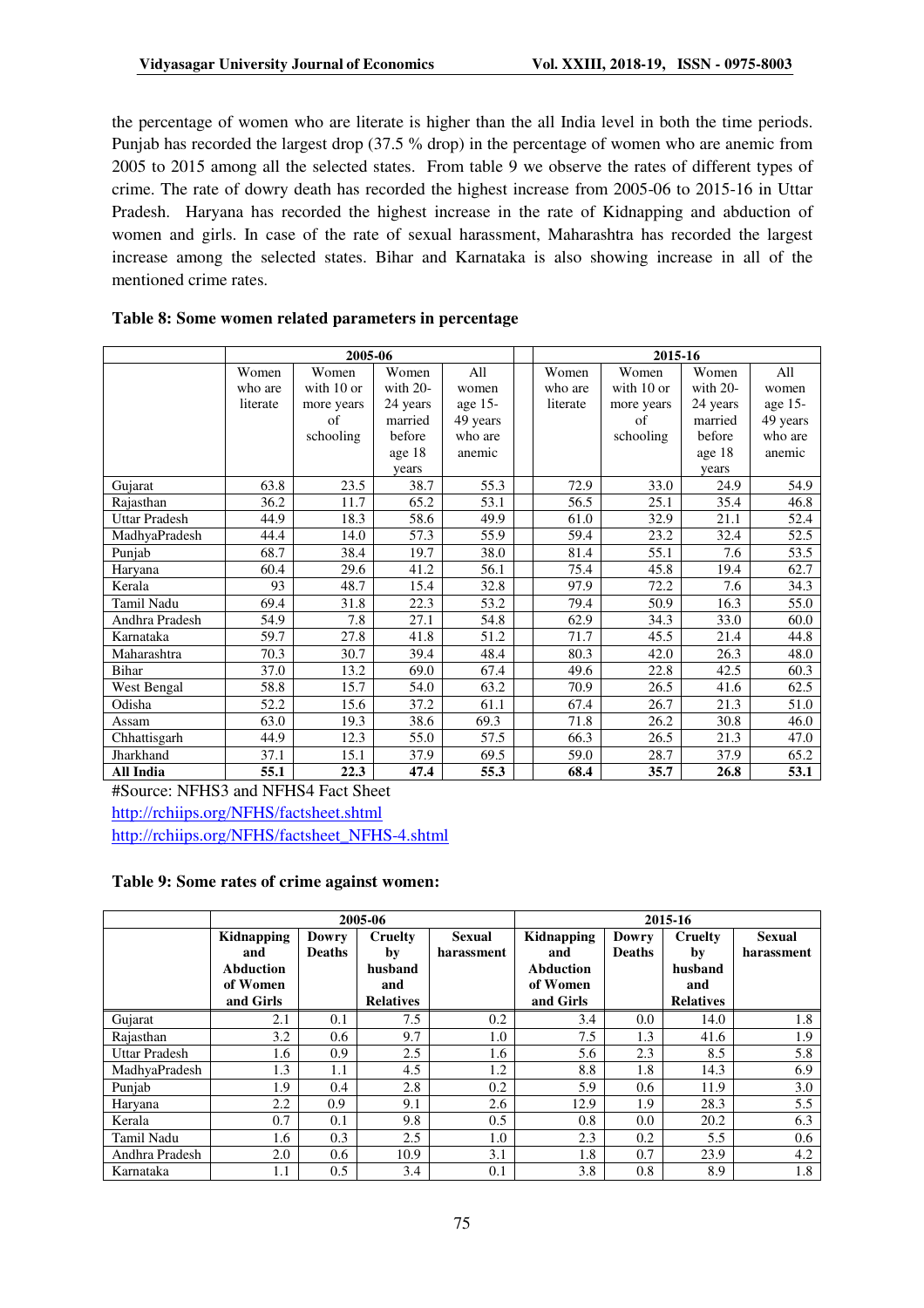| Maharashtra  | 3.0                   | 0.3 | 6.0               | 0.9 | 6.9  | 0.5                   | 13.5                | 8.4 |
|--------------|-----------------------|-----|-------------------|-----|------|-----------------------|---------------------|-----|
| Bihar        | 1.4                   | 1.1 | 1.8               | 0.0 | 6.9  | 2.3                   | $\mathbf{r}$<br>7.6 | 0.2 |
| West Bengal  | 1.4                   | 0.5 | 8.2               | 0.1 | 6.6  | 1.1                   | 44.6                | 1.J |
| Odisha       | $\overline{ }$<br>1.7 | 0.9 | 4.3               | 0.5 | 7.7  | $\overline{ }$<br>1., | l7.2                | 4.2 |
| Assam        | 6. J                  | 0.3 | 77<br>$\sqrt{11}$ | 0.1 | 18.1 | 1.4                   | 71.5                | 3.2 |
| Chhattisgarh | 1.1                   | 0.4 | 3.2               | 0.6 | 8.1  | 0.7                   | 4.9                 | 4.0 |
| Jharkhand    | 2.1                   | 0.9 | 2.0               | 0.1 | 4.2  | 1.6                   | 10.2                | 3.3 |
| All India    | 2.1                   | 0.6 | 5.3               | 0.9 | 6.6  | 1.3                   | 18.7                | 4.0 |

**#**Source:https://ncrb.gov.in/sites/default/files/Crime%20in%20India%202016%20- %20Full%20Publication.pdf

https://ncrb.gov.in/sites/default/files/crime\_in\_india\_table\_additional\_table\_chapter\_reports/Table%2 01.8\_2005.pdf

#### **4. Conclusion**

Our study presents an exhaustive picture of disempowerment of women in India by comparing disempowerment of women in 2015-16 with 2005-06, using a comprehensive approach that incorporates a wide range of dimensions of women disempowerment. Firstly, using NFHS4 data set, we observe that women's' perception regarding wife beating, afraid of the husband and lack of access to mobile phones are contributing severely towards incidence of women disempowerment. Next, using NFHS4 and NFHS3 data with common fifteen indicator variables, we compare the change in disempowerment level across the states of India. The D-Curve presentation using cumulative headcounts of disempowered women clearly depicts the scenario of all the regions for both the time periods and show that we cannot say that disempowerment on India has gone down over time. We observe that in case of overall India, the incidence, severity and considerable disempowerment has decreased in 2015-16. This may be attributable to various schemes like self-help groups run by females, Rajiv Gandhi Scheme for Empowerment of Adolescent Girls (RGSEAG)- SABLA, Indira Gandhi Matritva Sahyog Yojana (IGMSY), Support to Training and Employment Programme for Women (STEP), Rashtriya Mahila Kosh (RMK), SWADHAR: Scheme for Women in Difficult Circumstances, Working Women Hostel Scheme, Kishori Shakti Yojana (KSY), Ujjawala - Scheme to Combat Trafficking, Beti Bachao Beti Padhao, Kanyashree Scheme in West Bengal and many others. However, we observe that some women who were not at all disempowered in 2005-2006, have become mildly disempowered in 2015-16 as we observed it from the head count ratio of Table 5. This is a matter of concern. Further, in the states like Punjab, West Bengal, Gujarat and Rajasthan the disempowerment has gone down. But the picture of Bihar, Uttar Pradesh, Madhya Pradesh and Karnataka show an increase in incidence of disempowerment over years. Another matter of concern is the attitude of women towards other women, which is reflected through response of women where they justify wifebeating of husbands for negligence of women in child care and household chores. Also, the percentage of women who are afraid of their husband is very high. This implies women of India are still confined in the age old belief that a wife should be submissive and primarily responsible for household chores, child bearing and child rearing activities. This is reflected in the fact that the value of unpaid care work as percentage of GDP contributed by women is 3.1% whereas for men it is only 0.4%. Also, women spend 312 minutes per day in urban areas and 291 minutes per day in rural areas on such unpaid care work whereas men spend only 29 minutes in urban and 32 minutes in rural areas on unpaid care work $^{12}$ . Thus, the removal of women disempowerment from India needs women to be aware of their selfesteem, they should understand their own worth and they must always stand beside another woman to remove any kind of gender inequality.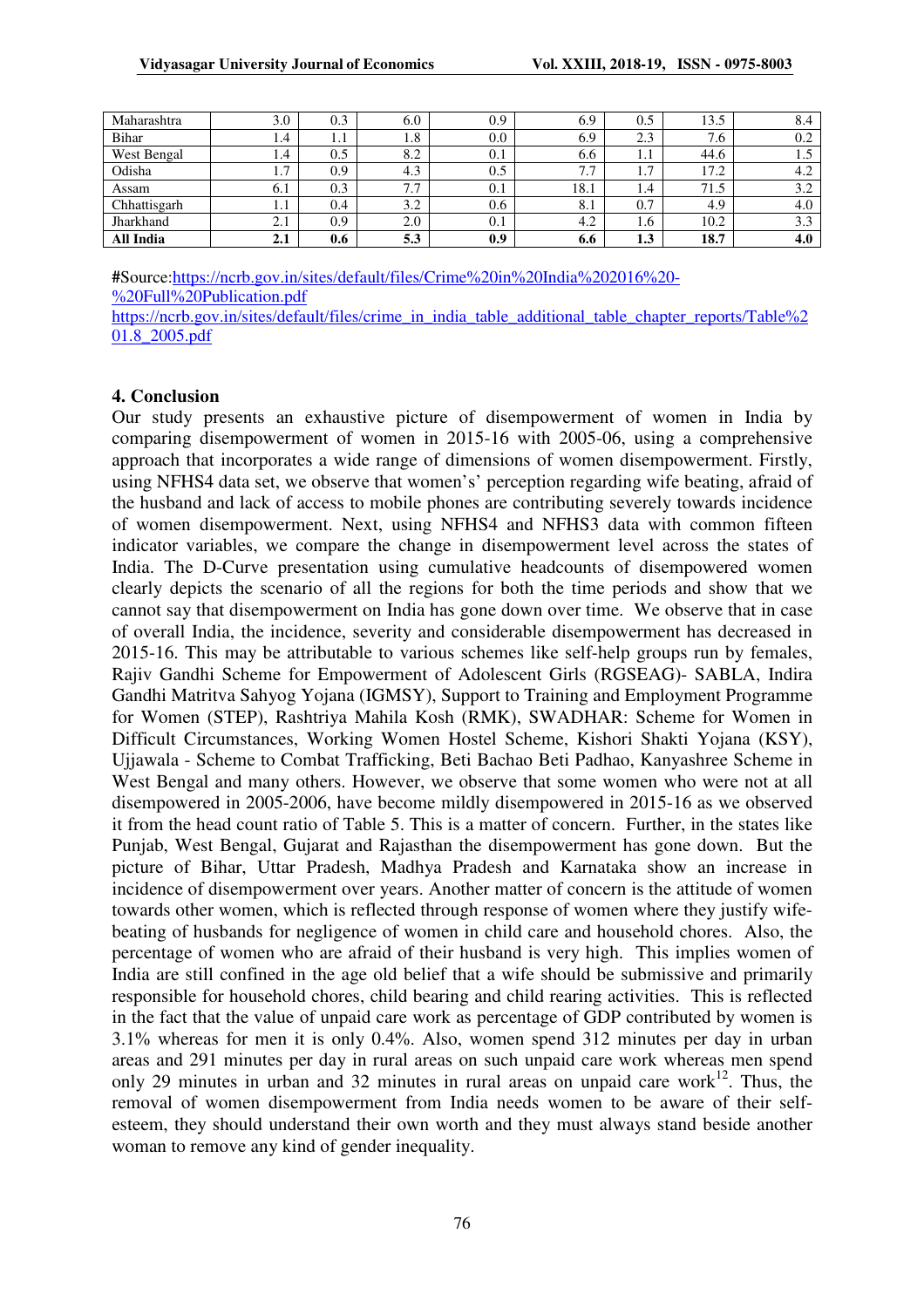### **References:**

- Ahmad, N., & Khan, H. (2016). *Measuring women's disempowerment in agriculture in Pakistan* (Vol. 1512). Intl Food Policy Res Inst. Retrieved from: http://www.ifpri.org/publication/measuring-womens-disempowerment-agriculturepakistan
- Alkire, S., Meinzen-Dick, R., Peterman, A., Quisumbing, A., Seymour, G., & Vaz, A. (2013). The women's empowerment in agriculture index. *World Development*, *52*, 71-91.
- Banerjee, T., & Ghosh, C. (2012). What factors play a role in empowering women? A study of SHG members from India. *Gender, Technology and Development*, *16*(3), 329-355.
- Batool, S. A. (2018). Does the Use of Mobile Phones Predict Women's Economic Empowerment at the Household Level in Pakistan?. *Pakistan Journal of Social and Clinical Psychology*, *16*(1), 39-46.
- Bhattacharya, J., & Banerjee, S. (2012). Women empowerment as multidimensional capability enhancement: An application of structural equation modeling. *Poverty & Public Policy*, *4*(3), 79-98.
- Bhuyan, D. (2006). *Empowerment of Indian women: A challenge of 21st century*. Retrieved from:http://magazines.odisha.gov.in/Orissareview/jan2006/engpdf/or-jan-2006.pdf#page=60
- Biswas, C. S. (2017). Spousal violence against working women in India. *Journal of family violence*, *32*(1), 55-67.
- Biswas, C.S. (2016). Status of Women in East India: Its Measurement and Determinants.*Indian Journal of Social Development*,16 (2), 51-66.
- Boateng, G. O., Kuuire, V. Z., Ung, M., Amoyaw, J. A., Armah, F. A., & Luginaah, I. (2014). Women's empowerment in the context of millennium development goal 3: A case study of married women in Ghana. *Social Indicators Research*, *115*(1), 137-158.
- Chakrabarti, S., & Biswas, C. S. (2012). An exploratory analysis of women's empowerment in India: a structural equation modelling approach. *Journal of Development Studies*, *48*(1), 164-180.
- Chakravarty, S. R., & D'Ambrosio, C. (2006). The measurement of social exclusion. *Review of Income and wealth*, *52*(3), 377-398.
- Chew, H. E., Ilavarasan, V. P., & Levy, M. R. (2015). Mattering matters: Agency, empowerment, and mobile phone use by female microentrepreneurs. *Information Technology for Development*, *21*(4), 523-542.
- Crissman, H. P., Adanu, R. M., & Harlow, S. D. (2012). Women's sexual empowerment and contraceptive use in Ghana. *Studies in family planning*, *43*(3), 201-212.
- Foster, J., Greer, J., & Thorbecke, E. (1984). A class of decomposable poverty measures. *Econometrica: journal of the econometric society*, 761-766.
- Ganle, J. K., Afriyie, K., & Segbefia, A. Y. (2015). Microcredit: Empowerment and disempowerment of rural women in Ghana. *World Development*, *66*, 335-345.
- Garba, P. K. (1999). An endogenous empowerment strategy: a case-study of Nigerian women. *Development in Practice*, *9*(1-2), 130-141.
- Jayaraj, D., & Subramanian, S. (2010). A Chakravarty-D'Ambrosio view of multidimensional deprivation: Some estimates for India. *Economic and Political Weekly*, 53-65.
- Jejeebhoy, S. J., & Sathar, Z. A. (2001). Women's autonomy in India and Pakistan: the influence of religion and region. *Population and development review*, *27*(4), 687-712.
- Kabeer, N. (2005). Gender equality and women's empowerment: A critical analysis of the third millennium development goal 1. *Gender & Development*, *13*(1), 13-24.
- Kawewe, S. M. (2001). The impact of gender disempowerment on the welfare of Zimbabwean women. *International social work*, *44*(4), 471-485.